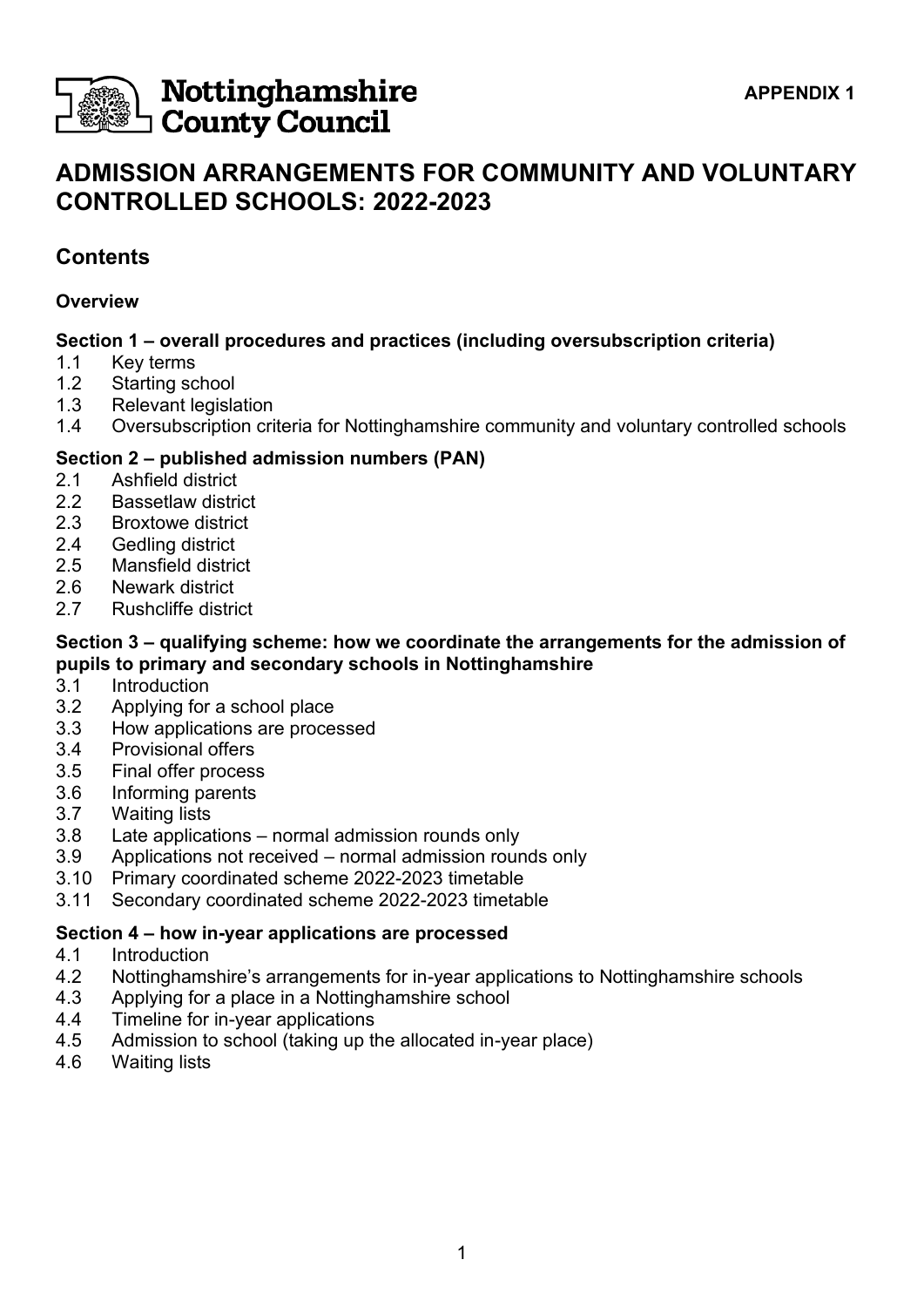# **Section 1 - overall procedures and practices (including oversubscription criteria)**

**The admission arrangements for a school must include information about how applications are considered when there are more applications than places available. In the normal admissions round, if a school is undersubscribed, any parent who applies must be offered a place.**

# **1.1 Key terms**

### **Relevant area**

This is the area which the admission authority for the school must consult all other prescribed schools within that area about any proposed changes to its admission arrangements. The area is determined by the local authority and reviewed every two years.

Nottinghamshire County Council reviewed its relevant areas in 2019-2020. These areas are coterminous with the administrative district in which the school or academy is located, that is, Ashfield, Bassetlaw, Broxtowe, Gedling, Mansfield, Newark, Rushcliffe. For schools that have a catchment area or linked school that extends into other district areas the relevant area also includes that area, and/or the neighbouring local authority. For schools giving priority for children living in a parish the relevant area also includes the parish area that the school serves if this crosses into more than one administrative district area and/or other local authority.

### **Oversubscription criteria**

Where there are more applications than places available, the oversubscription criteria are used to decide the priority of applications for school places. The first criterion represents the group of children most likely to get a place at the school. The last criterion represents the group of children least likely to get a place.

Some community and voluntary controlled schools in Nottinghamshire have a variation to the standard oversubscription criteria.

The criteria for each Nottinghamshire community and voluntary controlled school are shown in the tables in paragraph 1.4.

## **Education, health and care plan (EHCP)**

All children with an education, health and care plan that names the school will be admitted. These documents state the education provision required for an individual child.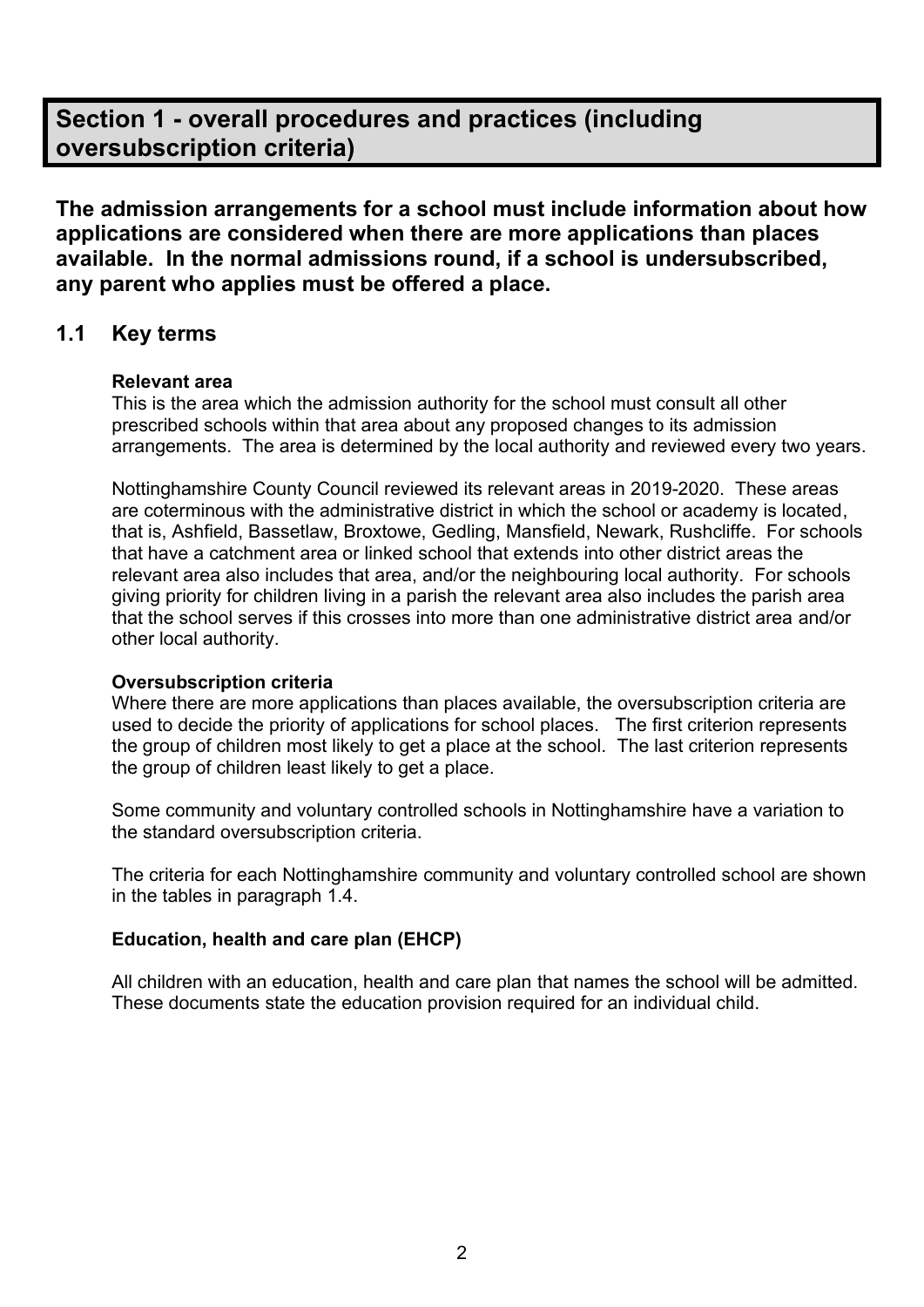## **Looked after and previously looked after children**

The School Admissions Code 2014 states that all admission authorities must give highest priority to this group of children and provides the following definition:

*A looked after child is a child who is (a) in the care of a local authority, or (b) being provided with accommodation by a local authority in the exercise of their social services functions in accordance with section 22(1) of the Children Act 1989 at the time of making an application to a school.* 

*Previously looked after children are children who were looked after, but ceased to be so because they were adopted (or became subject to a child arrangements order or special guardianship order). Further references to previously looked after children means such children who were adopted (or subject to child arrangements orders or special guardianship orders) immediately following having been looked after. This includes:*

- *Children who were adopted under the Adoption Act 1976 and children who were adopted under section 46 of the Adoption and Children Act 2002.*
- *Child arrangements orders are defined in section 8 of the Children Act 1989, as amended by section 12 of the Children and Families Act 2014. Child arrangements orders replace residence orders and any residence order in force prior to 22 April 2014 is deemed to be a child arrangements order. Section 14A of the Children Act 1989 defines a 'special guardianship order' as an order appointing one or more individuals to be a child's special guardian (or special guardians).*

Second highest priority is given to

• *Children who were previously in state care outside of England and who ceased to be in state care as a result of being adopted (that is, children looked after by a public authority, religious organisation or another provider of care whose sole purpose is to benefit society, such as orphanages or other settings).*

### **Special consideration**

Nottinghamshire County Council will consider applications for community and voluntary controlled schools where the application can be supported by written evidence from a doctor, social worker or other relevant professional stating why a particular school is the only school which could cater for the child's particular needs. The evidence must be presented at the time of application.

- For information provided before the closing date for intake applications, the appropriate designated officers will consider each case and decide the allocation of any such place on the basis of written evidence. Where it is agreed that a particular school is the only school that could meet a child's needs, the application will have priority following the allocation of looked after and previously looked after children.
- For information provided after the closing date and for all in-year applications, the appropriate designated officers will consider each case. If it is agreed that a particular school is the only school that could meet a child's needs, the application will have priority after looked after and previously looked after children. If the school is oversubscribed the application will have priority on the waiting list after the initial allocation of places.

Where a request for special consideration is not approved:

- For information provided before the closing date for intake applications, a decision will not be communicated, and the application will be considered in line with the published admission oversubscription criteria.
- For information provided after the closing date and for all in-year applications, a decision based on the evidence provided will be communicated to the applicant.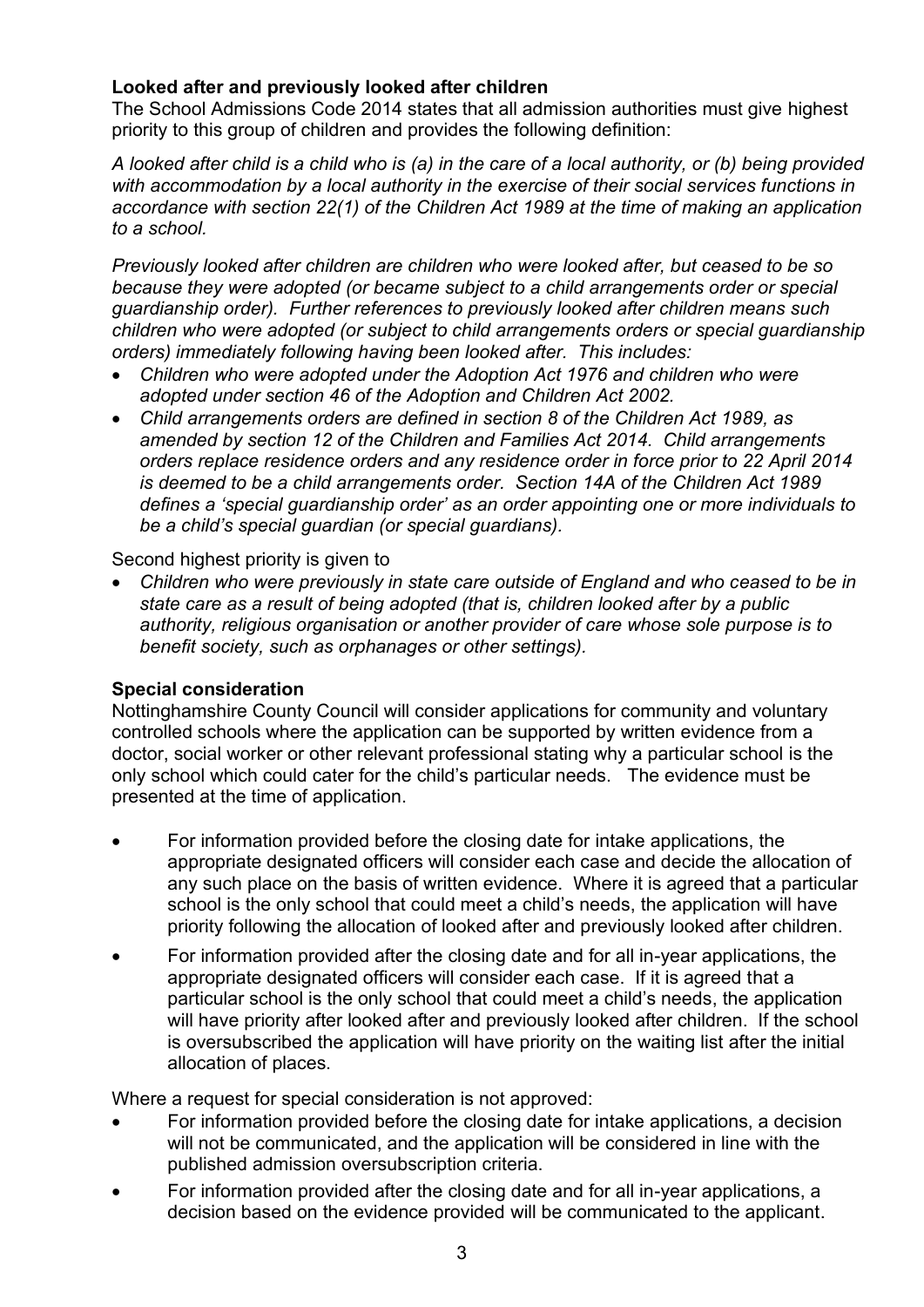### **Home address**

The child's place of residence is taken to be the parental home, other than in the case of children fostered by a local authority, where either the parental address or that of a foster parent(s) may be used. If a child's parents live at separate addresses, the address where the child permanently spends at least three 'school' nights (that is, Sunday, Monday, Tuesday, Wednesday or Thursday) will be taken to be the place of residence. Addresses of other relatives or friends will not be considered as the place of residence, even if the child stays there for all or part of the week. Evidence that the child's place of residence is permanent may also be sought and this should prove that the child lived at the address at the time of the application.

Informal arrangements between parents will not be taken into consideration.

For families of service personnel with a confirmed posting to the area or crown servants returning from overseas to live in the area, Nottinghamshire County Council will accept a Unit postal address or quartering area address for a service child provided the application is accompanied by an official letter that declares a relocation date.

Overseas nationals entering the UK, who wish to apply for a state-funded school place, are advised to check that they have a right of abode [\(https://www.gov.uk/right-of-abode\)](https://www.gov.uk/right-of-abode) or that the conditions of their immigration status otherwise permit access to a state-funded school.

### **Catchment areas**

Nottinghamshire community and voluntary controlled schools have a defined catchment area, details of which are available on the public website

### <http://www.nottinghamshire.gov.uk/education/school-admissions/school-catchment-areas>

Catchment areas do not prevent parents who live outside the catchment of a particular school from expressing a preference for the school.

## **Sibling (brother or sister)**

- brothers and/or sisters who share the same parent(s)
- a half-brother, half-sister or legally adopted child living at the same address
- a child looked after by a local authority placed in a foster family with other school age children
- a stepchild or children who are not related but live as a family unit, where parents both live at the same address as the child.

### **Displaced sibling**

A child is considered to have been displaced if they applied on time for their Nottinghamshire community catchment area school and they were not allocated under the coordinated scheme as the school was oversubscribed with catchment area children at national offer day. If the older sibling was subsequently offered a place at the community catchment school from the waiting list and this offer was declined, the child will not be considered as displaced and any younger siblings would not be given any additional priority in the oversubscription criteria.

### **Multiple births (twins, triplets etc)**

Where one child of a multiple birth can be admitted through the normal admissions process, the other child/children will also be admitted.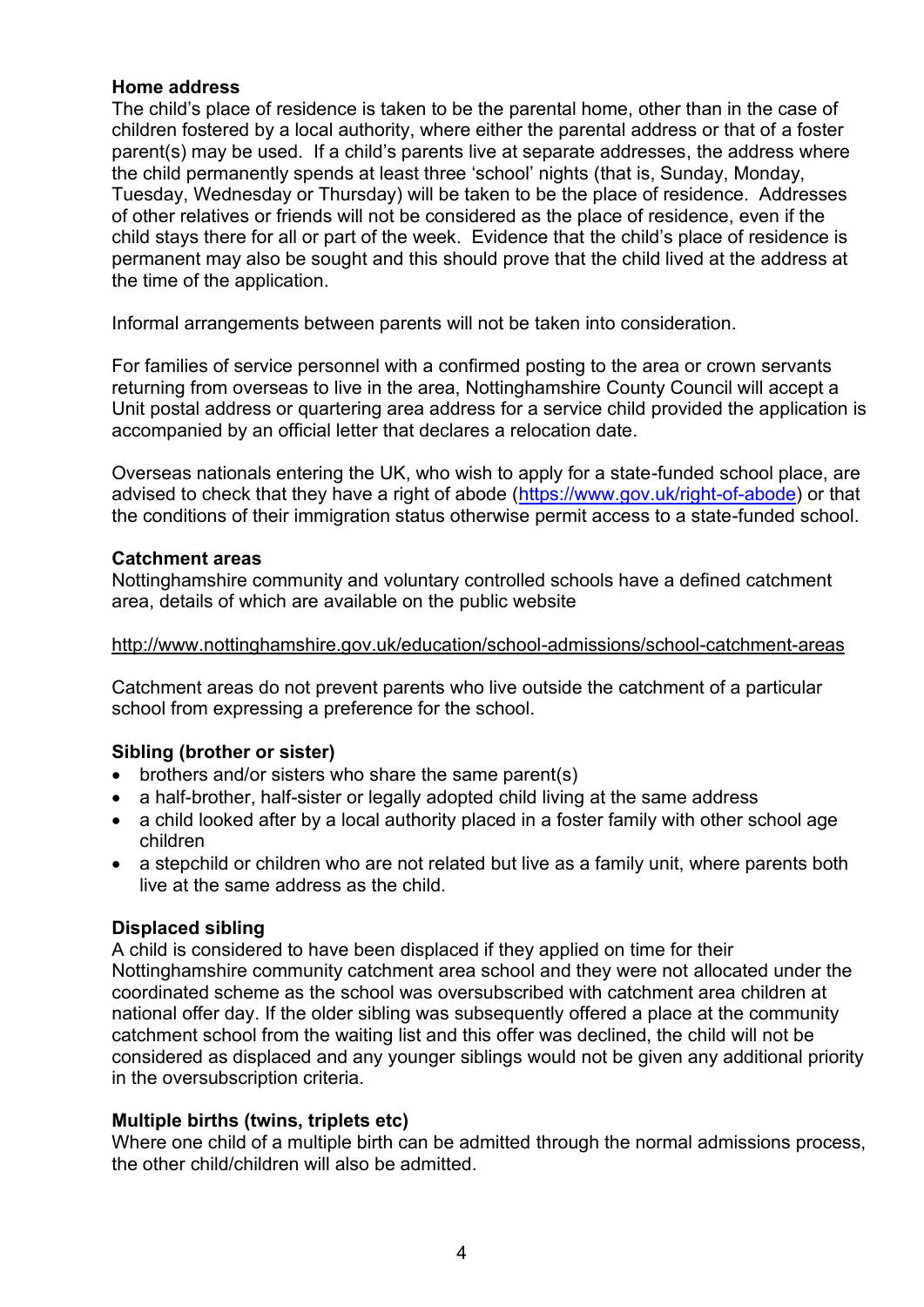### **Linked school**

In some instances, attending a particular school or having a sibling attending that school, gives an application some priority within the oversubscription criteria for another named school. This is known as a 'linked school' and information about linked schools is available in *Admissions to schools: School information*, available on the County Council's website.

### **Parent**

- the mother of the child
- the father of the child where he was married to the mother either when the child was born or at a later date
- the father of the child if (since 1 December 2003) he was registered as the father on the birth certificate
- an adoptive parent
- any other person who has acquired 'parental responsibility' through the courts; evidence of this may be required
- authorisation may also be given for another person to speak on the parent's behalf.

The person making the application must hold parental responsibility. If those with parental responsibility are unable to agree on the preferences received by Nottinghamshire County Council, it may be necessary for parents to obtain further legal advice. Nottinghamshire County Council will continue to process an application unless legal documentation is provided that states an application cannot be processed. In cases where multiple applications are received for the same child, Nottinghamshire County Council will establish where the child lives for the majority of the time. If agreement is not reached the address held by the child's current provision will be used.

### **Distance measurement**

Within each of the criteria, priority will be given to children who live nearest to the school as the crow flies (by straight line). Distances are measured from the main administrative point at the school campus to an address point (using eastings and northings as defined by Ordnance Survey) to the child's home using the local authority's computerised distance measuring software.

### **Chuter Ede Primary School only**

This school is set on two sites – Balderton and Fernwood villages on the southern edge of Newark. Applications can only be made to Chuter Ede Primary School and not to the individual sites. Applications are considered according to the oversubscription criteria for the school, but distances are measured as the crow flies (by straight line) to a central point between the two sites*.* The central point is set using coordinates: Easting: 482377.26 and Northing: 351424.85.

### **Tie breaker**

All admission arrangements must include an effective, clear and fair tie-breaker to decide between two applications that cannot otherwise be separated. In the event of two distances being equal Nottinghamshire County Council measures to the next decimal point. If the measurements remain equal, for example children living in the same block of flats, lots will be drawn, and the process will be independently verified.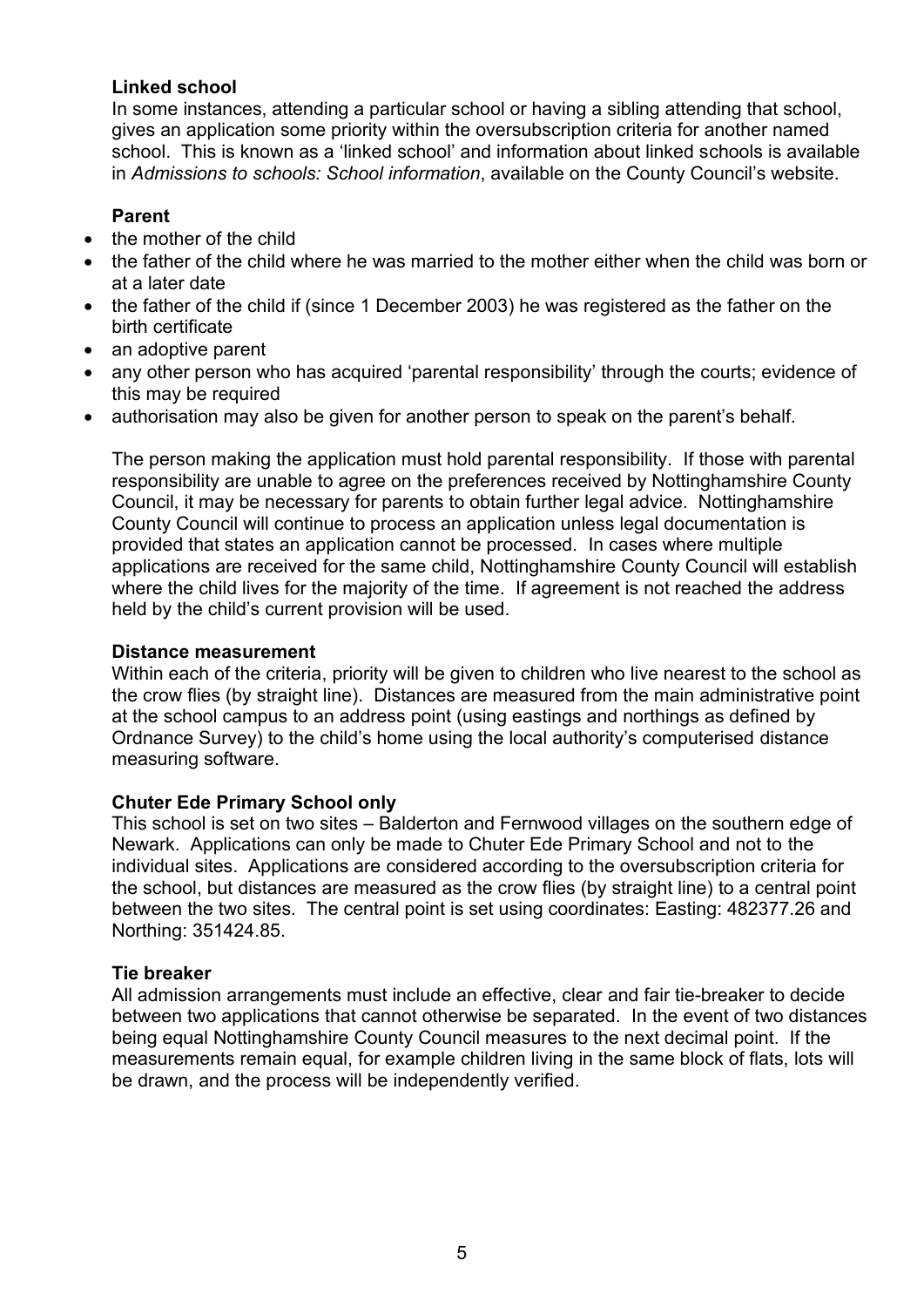### **Waiting lists**

For Nottinghamshire community and voluntary controlled schools, children's names will be added to a school's waiting list if they are refused a place. The position on a waiting list is decided by the oversubscription criteria. No reference is made to the date an application has been received or whether a parent has appealed against the decision. If any applications are received that have higher priority within the admission oversubscription criteria, these will be placed higher than applications that may have been on the list for some time. Being on a waiting list does not mean that a place will eventually become available.

If a place becomes available, the place will be allocated at that time, to the child who has highest priority on the waiting list according to the admission oversubscription criteria. This will include all applications that have been received requesting a place at that school where a higher preference has not been met.

For community and voluntary controlled schools, waiting lists are held for admission to year groups reception to year 5 until 31 May. Waiting lists will close on 31 May and parents would need to make a new application for the next academic year.

### **Alternative offers**

Nottinghamshire County Council may identify an alternative offer for Nottinghamshire residents if it is not possible to meet any of their preferences. This ensures that no child is left without a school place. Nottinghamshire County Council may allocate a place at the nearest Nottinghamshire school with places available.

The nearest school is identified by walking distance measured using the County Council's computerised distance measuring software.

**For in-year applications**, Nottinghamshire County Council will identify Nottinghamshire residents without a school place and an alternative offer will be made in the following circumstances:

- relocation to Nottinghamshire within the last 6 weeks, or
- moved house within Nottinghamshire within the last 6 weeks

and in all cases the child's current/previous school is more than 2 miles from the home address for children aged under 8 years of age and 3 miles from the home address for children aged 8 years and over.

Applicants may be required to provide confirmation that the child is resident in the County.

### **Withdrawing an offer of a place**

An offer of a place may only be withdrawn if it has been offered in error, a parent has not responded within a reasonable period of time, or it is established that the offer was obtained through a fraudulent or intentionally misleading application.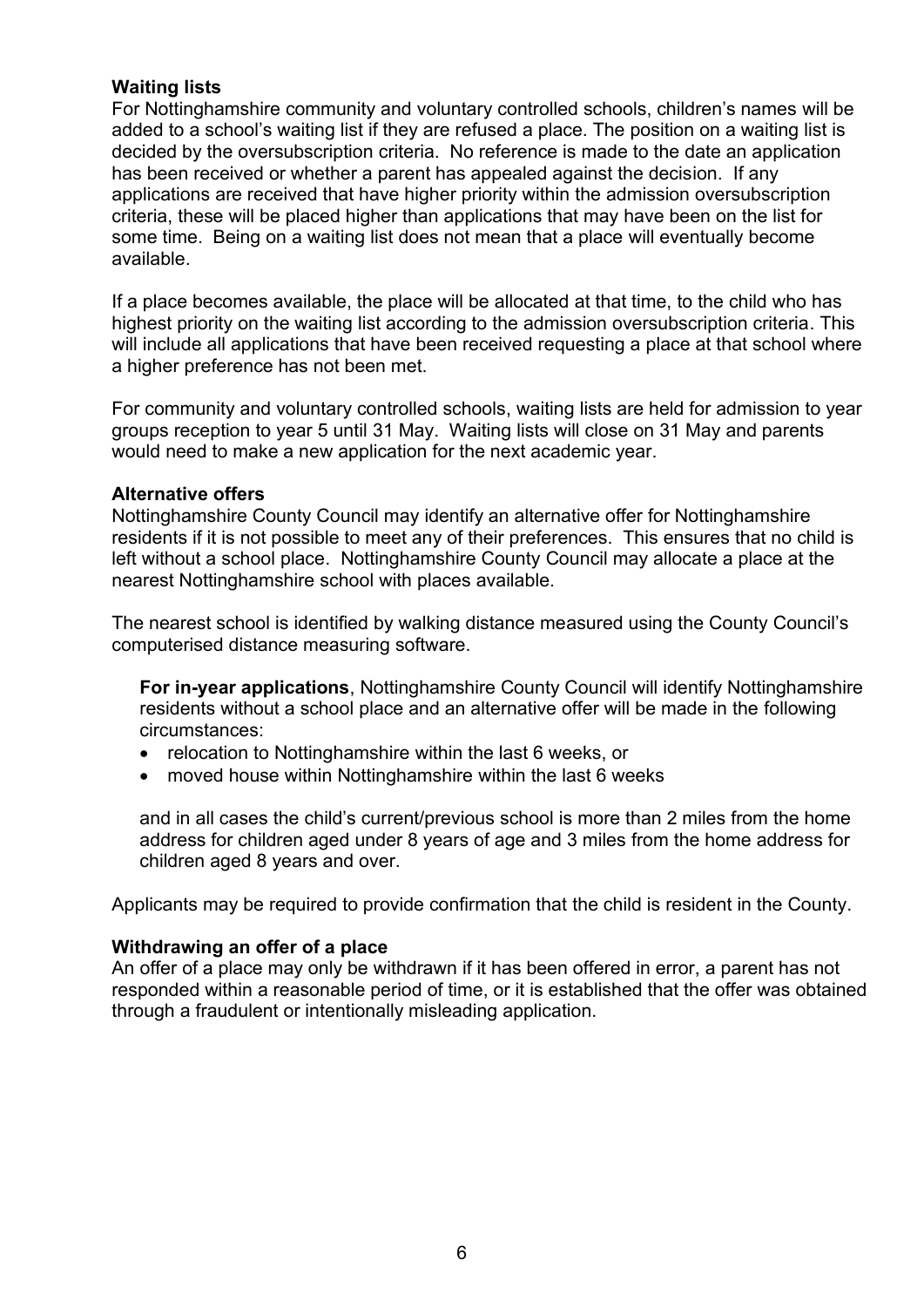### **Fraudulent or misleading information**

Where an offer of a place is found to be based on fraudulent or intentionally misleading information provided on the application, and this effectively denied a place to a child with higher priority for the place at the school, the offer of a place may be withdrawn.

Where the allocation has been withdrawn, the application will be reconsidered and the usual statutory right of appeal will be made available if a place is subsequently refused.

Nottinghamshire County Council will check the home address on any applications where there are doubts about the information provided.

#### **Infant class sizes**

The School Admissions (Infant Class Sizes) (England) Regulations 2012 permit children to be admitted as exceptions to the infant class size limit. Section 1 of the SSFA 1998 limits the size of an infant class (that is, a class in which the majority of children will reach the age of five, six or seven during the school year) to 30 pupils per school teacher. The School Admissions Code 2014 (2.15) states that additional children **may** be admitted under limited exceptional circumstances.

These children will remain as 'excepted pupils' for the time they are in an infant class or until the class numbers fall back to the current infant class size limit.

For late applications for reception processed after 19 April 2022 (offer day) and before 31 August 2022 and for all in-year applications for reception to year 2, Nottinghamshire County Council will also consider whether the limited exceptional circumstances could apply. A child who falls into any of these categories will not automatically be admitted as an excepted child.

### **Appeals**

When an application for a school is refused, the parent has a right to appeal to an independent appeal panel. Parents are informed of this when they receive their outcome and to lodge an appeal for community and voluntary controlled schools, parents should contact Nottinghamshire County Council. Further information is available at [www.nottinghamshire.gov.uk](http://www.nottinghamshire.gov.uk/)

Repeat applications will not be considered for the same school in the same school year unless there has been a significant and material change in the circumstances of the application or those of the school.

A significant and material change in circumstances is something that alters the decision already made. A house move may not necessarily be considered a substantial change and will not give a further right of appeal.

### **National offer day**

This is the day each year on which local authorities are required to send the offer of a school place to all parents in their area.

- For secondary pupils, offers are sent out by the home local authority on 1 March
- For primary pupils, offers are sent out by the home local authority on 16 April.

These dates are relevant to all on-time applications in the primary and secondary coordinated admissions rounds. If offer day falls on a non-working day, information will be sent on the next working day.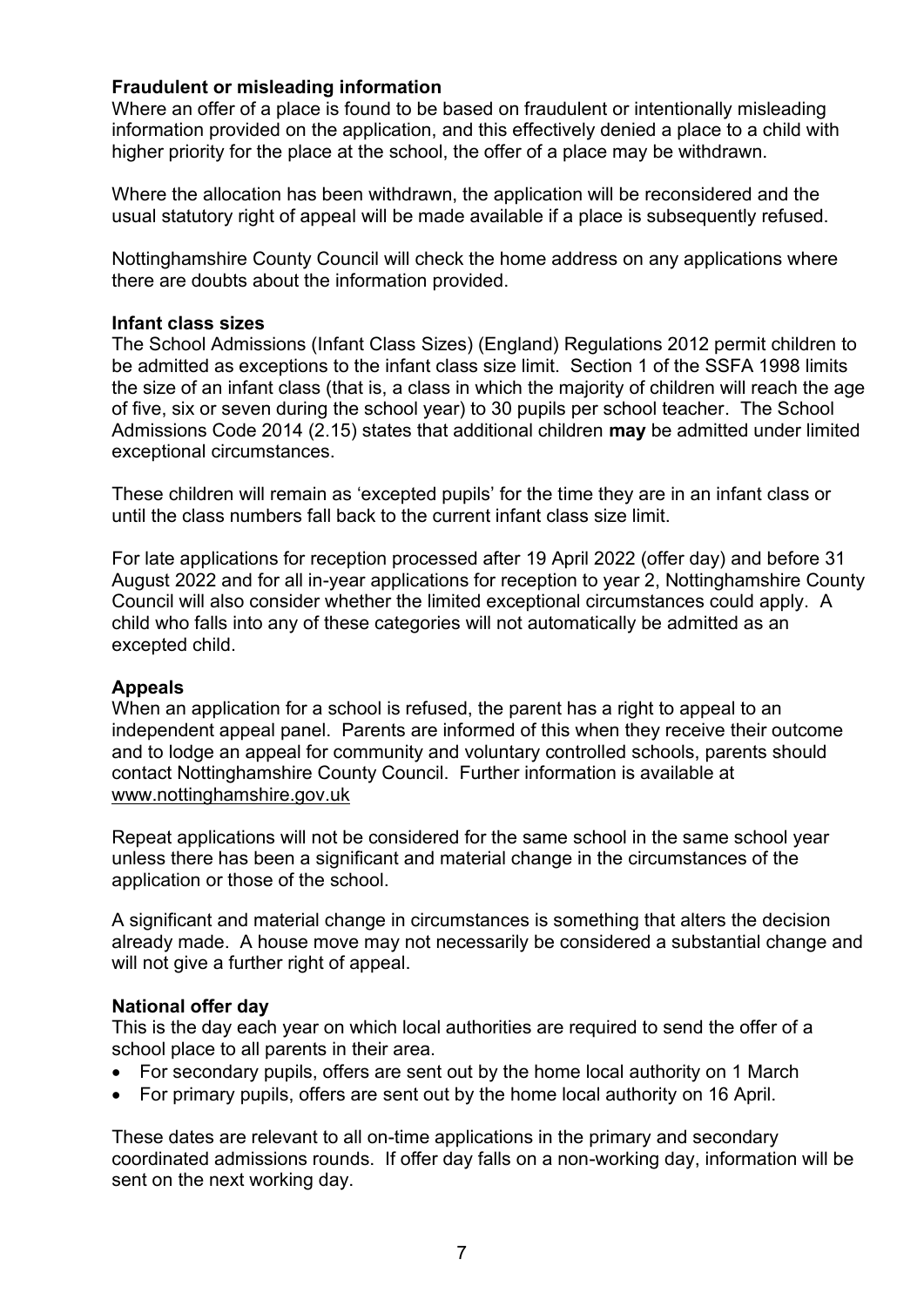# **1.2 Starting school**

## **Compulsory school age**

A child reaches compulsory school age on the prescribed day following their fifth birthday. The prescribed days are 31 December, 31 March and 31 August. Children must be attending school the term following their fifth birthday.

## **Deferred entry to school**

All children can start school full time in reception in the September following their fourth birthday. However, parents can request that the date their child is admitted to school is deferred until later in the school year 2022-2023, or until the term in which the child reaches compulsory school age within this year. The school year is also referred to as the 'academic year'.

Parents can request that their child takes up the place part-time until the child reaches compulsory school age within the 2022-2023 school year. Parents must ensure that they apply for a school place before the closing date of 15 January 2022, if they want their child to start in the reception class. Requests should be made to the allocated school.

# **Delaying admission (summer born children)**

The parents of a **summer born child** (born between 1 April and 31 August) may choose not to send their child to school until the September following their fifth birthday. Typically, this means their child will start school in year 1, forfeiting reception. If a parent wishes to delay their child's admission to school until compulsory school age, and wants their child to be admitted to reception, the parent must request that the child is admitted out of the normal age group – to reception rather than year 1. Parents should discuss the request with the headteacher of the each of their preferred schools.

Nottinghamshire County Council, as the admission authority for community and voluntary controlled schools, is responsible for making the decision about which year group a child should be admitted to and designated officers will consider the circumstances of each case, the child concerned and take account of the views of the headteacher. This will include taking account of the parent's views; information about the child's academic, social and emotional development; where relevant, the child's medical history and the views of a medical professional; whether they have previously been educated out of their normal age group; and whether they may naturally have fallen into a lower age group if it were for not being born prematurely.

## **Requesting a delayed admission**

Parents considering delaying their child's admission should submit their request for community and voluntary controlled schools in Nottinghamshire to Nottinghamshire County Council's school admissions team. This request should be made alongside the formal application for a school place that is made to the child's home local authority by the closing date (15 January for reception age/year 3 places; 31 October for secondary school places).

- Where a request to delay admission is agreed, the child's application will be processed as part of the main admission round
- If a request is not agreed, parents can continue with an application for a reception school place at the normal time, or delay admission until compulsory school age and apply for a place in year 1.

In all cases, the application will be considered on the basis of the determined admission arrangements only.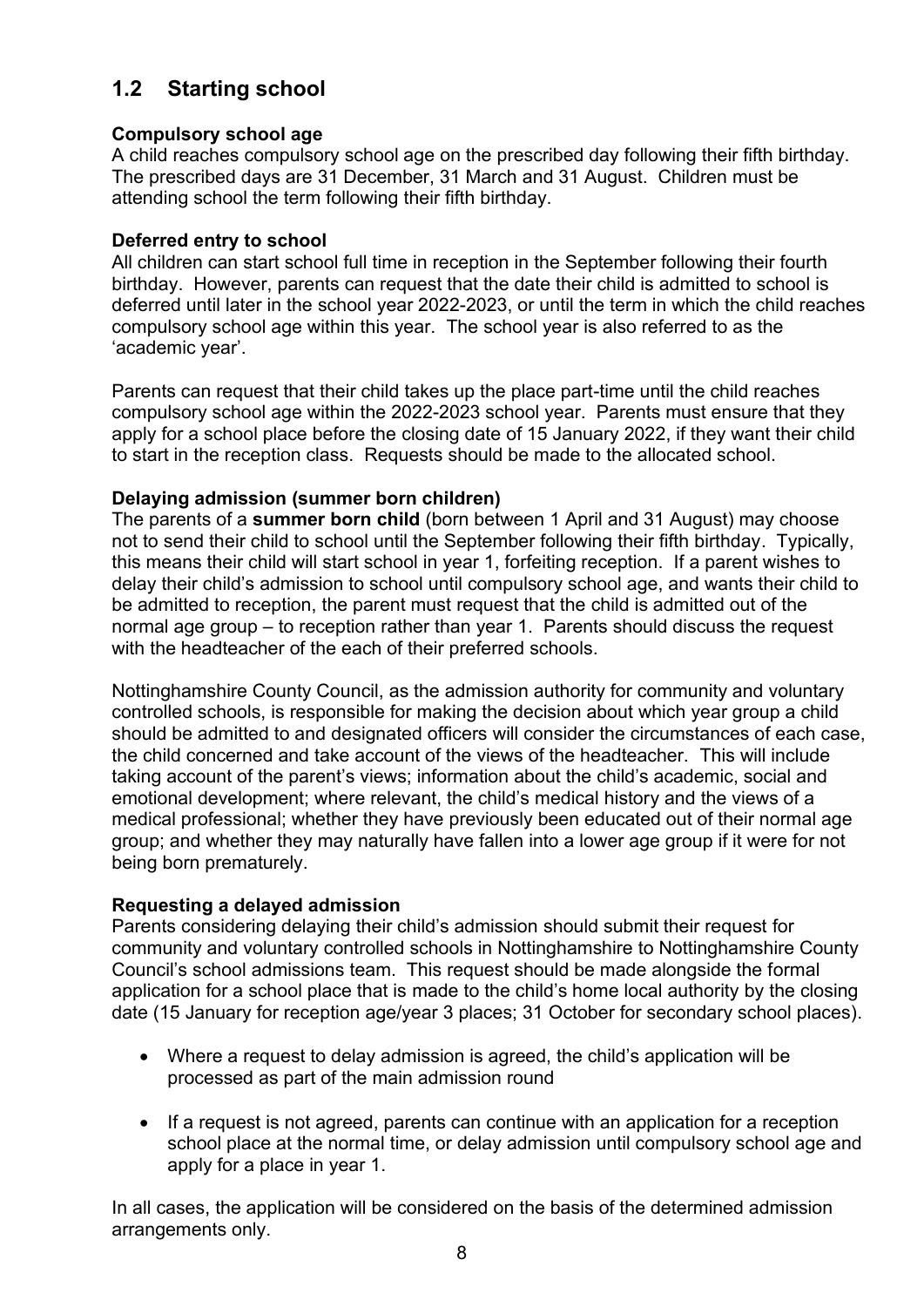For requests submitted before the national closing date for applications, parents will be notified of the admission authority's decision on whether the request to delay has been agreed before National Offer Day (16 April for reception age pupil/year 3 places; 1 March for secondary school places).

#### **Admission of children outside the normal age group**

Parents may seek a place for their child outside the normal age group, for example if the child is gifted and talented, has experienced ill health or is a summer born child wishing to start school in reception instead of year 1. This is not limited to applications for those starting school for the first time but includes children moving from infant to junior/primary schools and from primary to secondary schools.

When parents are told the decision about the year group to which the child should be admitted, they will also be given reasons for the decision. Where it is agreed that a child will be admitted out of the normal age group and, as a consequence of that decision, the child will be admitted to an intake age group (for example, reception), the County Council will process the application as part of the main admissions round, unless the request was submitted after the closing date and it is too late for this to be possible. Parents have a statutory right to appeal against the refusal of a place at a school for which they have applied. This right does not apply if they are offered a place at the school, but it is not in their preferred age group.

# **1.3 Relevant legislation**

Nottinghamshire County Council complies with the regulations and legislation set out in the School Admissions Code 2014 and the School Admission Appeals Code 2012, including:

- Equality Act 2010
- Human Rights Act 1998
- School Standards and Framework Act 1998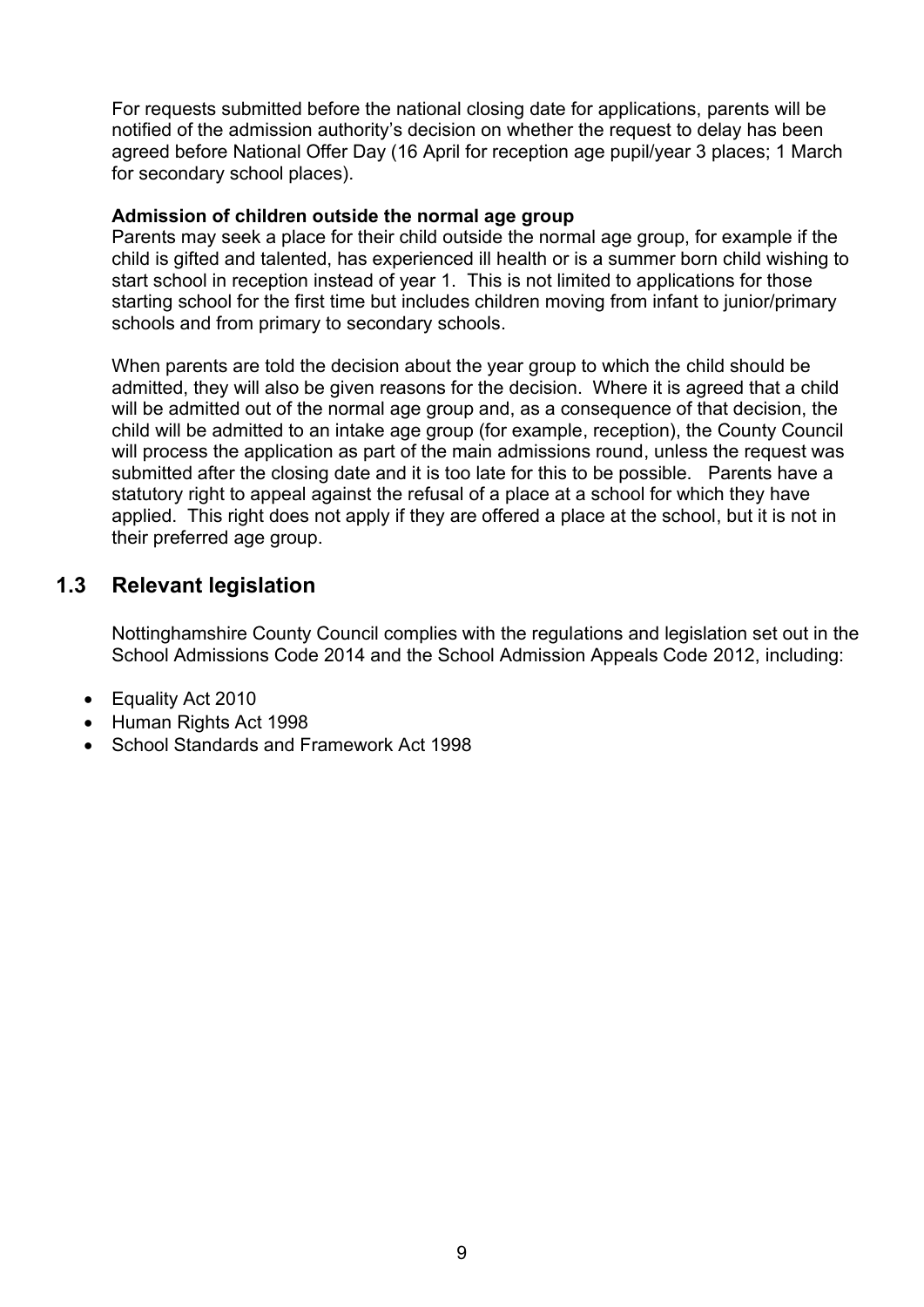# **1.4 Oversubscription criteria for Nottinghamshire community and voluntary controlled schools**

If there are more applications than places available, the oversubscription criteria will be used to determine how places are allocated. The first criterion represents the group of children most likely to get a place at the school; the last criterion represents the group of children least likely to get a place.

The oversubscription criteria for community and voluntary controlled schools in Nottinghamshire are presented in 8 tables. Each table shows the determined admission arrangements for 2022- 2023,

| 1.4A | Standard reception criteria for infant and primary schools                           |
|------|--------------------------------------------------------------------------------------|
| 1.4B | Variation to standard criteria for infant and primary schools with a faith criterion |
| 1.4C | All Hallows CofE Primary School (Gedling) - variation to include faith               |
| 1.4D | St Wilfrid's CofE Primary School (Gedling) - variation to include faith              |
| 1.4E | Trowell CofE Primary School (Broxtowe) - variation to include faith                  |
| 1.4F | Standard junior/primary criteria – intake at year 3                                  |
| 1.4G | Variation to standard criteria for junior/primary schools with an intake at year 3   |
| 1.4H | Lowe's Wong Anglican Methodist Junior School (Newark) – variation to include faith   |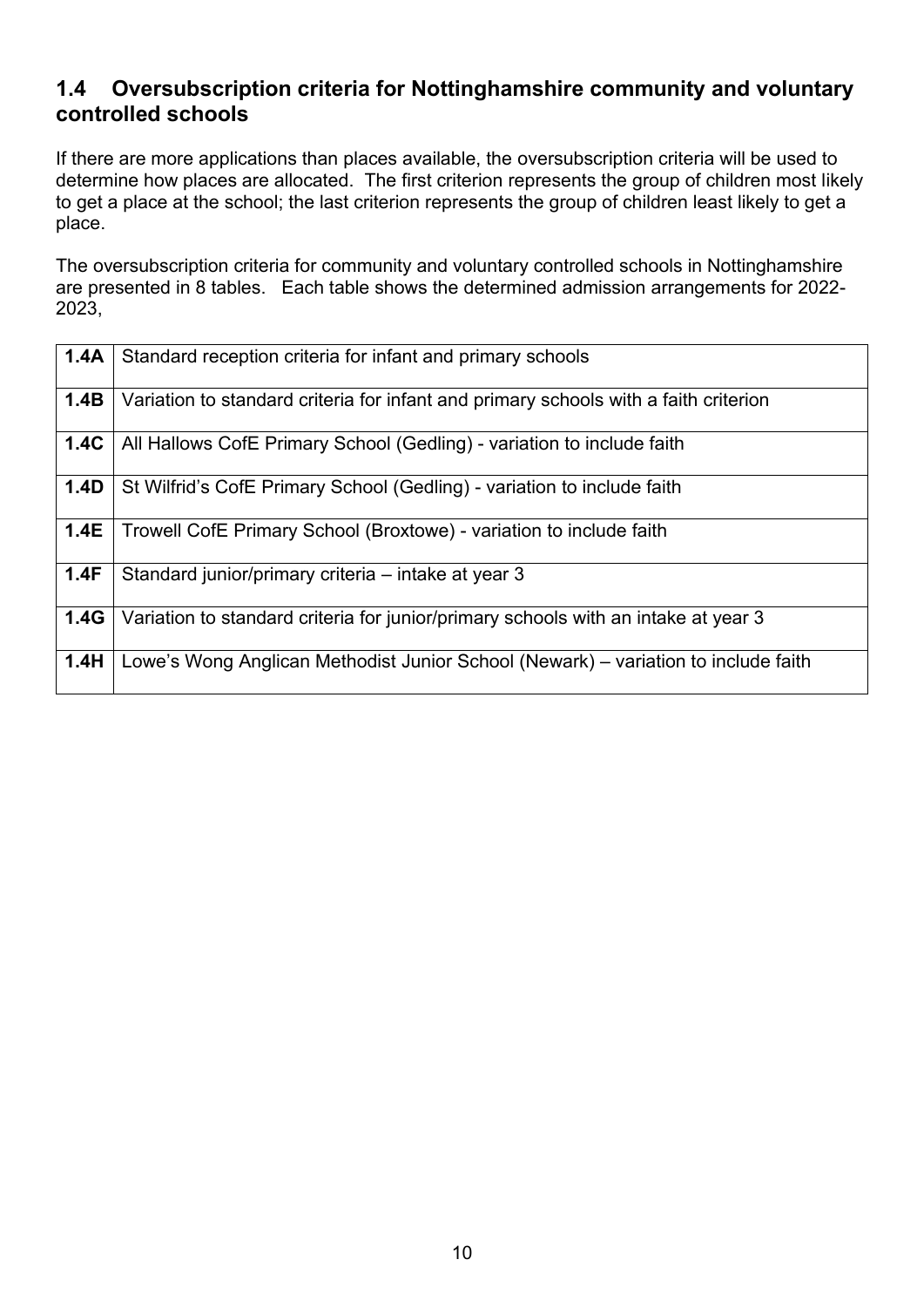# **1.4A STANDARD RECEPTION CRITERIA: INFANT AND PRIMARY SCHOOLS 2022-2023**

- 1. Looked after children and previously looked after children
- 2. Children who have been adopted from state care outside of England
- 3. Children who live in the catchment area at the closing date for applications and who, at the time of admission, will have a brother or sister attending the school or the linked junior/primary school **and**  *children who do not live in the catchment area at the closing date for application and who, at the time of admission will have a brother or sister attending the school or the linked junior/primary school who was displaced as their Nottinghamshire community catchment area school was oversubscribed at the national offer day for first admission to school*
- 4. Other children who live in the catchment area at the closing date for applications
- 5. Children who live outside the catchment area who, at the time of admission, will have a brother or sister attending the school or the linked junior/primary school
- 6. Children who live outside the catchment area

| <b>School names</b>                               |
|---------------------------------------------------|
| <b>Abbey Gates Primary School</b>                 |
|                                                   |
| Abbey Hill Primary and Nursery School             |
| <b>Abbey Primary School</b>                       |
| Albany Infant and Nursery School                  |
| Annesley Primary and Nursery School               |
| Arnold Mill Primary and Nursery School            |
| <b>Arnold View Primary School</b>                 |
| Arnold Woodthorpe Infant School                   |
| <b>Asquith Primary School</b>                     |
| <b>Bagthorpe Primary School</b>                   |
| <b>Beardall Fields Primary and Nursery School</b> |
| <b>Beckingham Primary School</b>                  |
| <b>Berry Hill Primary School</b>                  |
| <b>Blidworth Oaks Primary School</b>              |
| <b>Bramcote Hills Primary School</b>              |
| <b>Brierley Forest Primary and Nursery School</b> |
| <b>Brinsley Primary and Nursery School</b>        |
| <b>Bunny CofE Primary School</b>                  |
| <b>Butler's Hill Infant and Nursery School</b>    |
| <b>Carnarvon Primary School</b>                   |
| Carr Hill Primary and Nursery School              |
| Church Vale Primary School and Foundation Unit    |
| <b>Chuter Ede Primary School</b>                  |
| <b>Clarborough Primary School</b>                 |
| <b>Coddington CofE Primary and Nursery School</b> |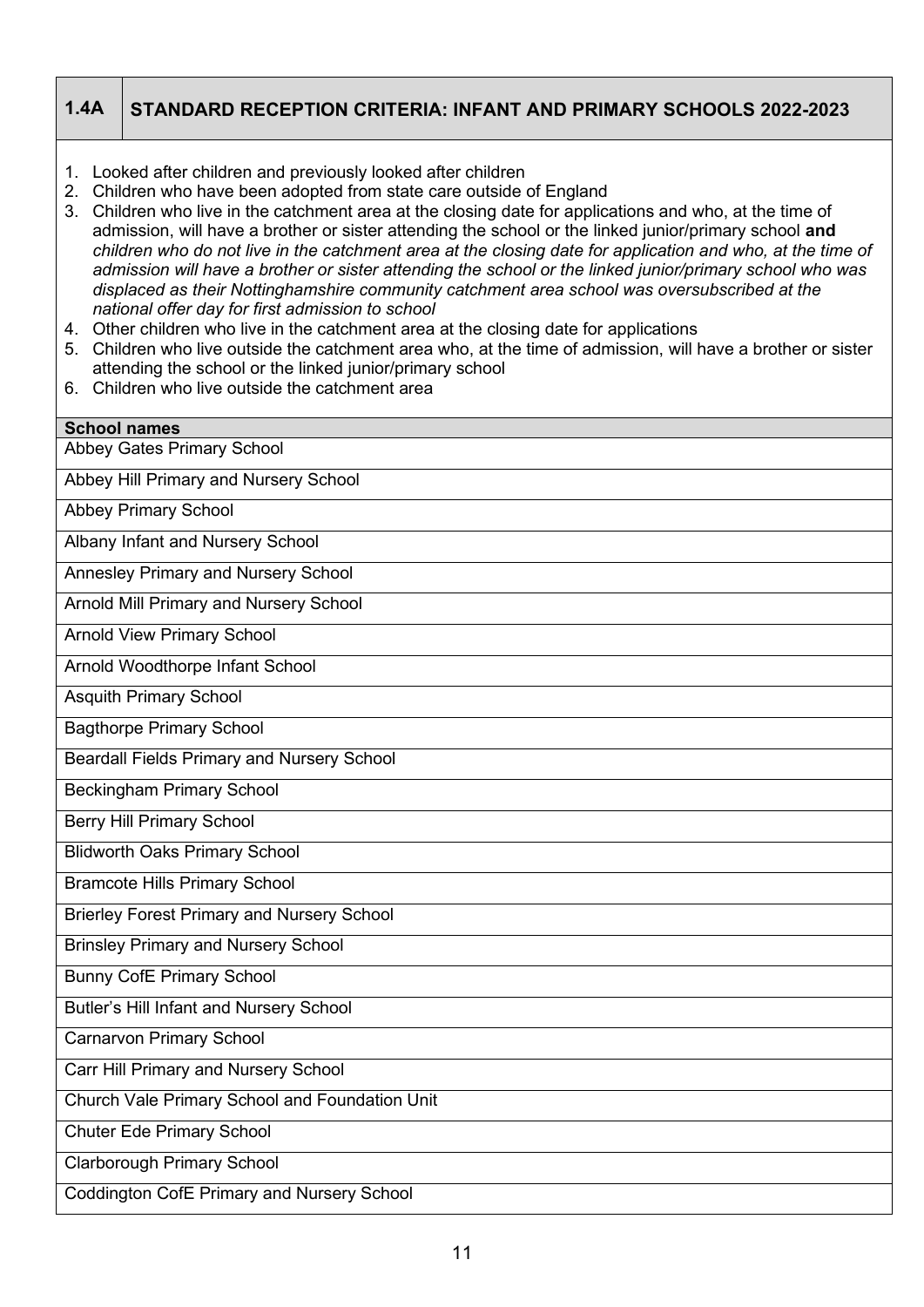| <b>Coppice Farm Primary School</b>         |
|--------------------------------------------|
| <b>Costock CofE Primary School</b>         |
| <b>Crescent Primary School</b>             |
| <b>Croft Primary School</b>                |
| Dalestorth Primary and Nursery School      |
| Dunham-on-Trent CofE Primary School        |
| East Markham Primary School                |
| <b>Edgewood Primary and Nursery School</b> |
| <b>Elkesley Primary and Nursery School</b> |
| <b>Everton Primary School</b>              |
| <b>Farmilo Primary School and Nursery</b>  |
| <b>Forest Town Primary School</b>          |
| <b>Gateford Park Primary School</b>        |
| <b>Gotham Primary School</b>               |
| <b>Greasley Beauvale Primary School</b>    |
| Hallcroft Infant and Nursery School        |
| Hawthorne Primary and Nursery School       |
| Healdswood Infants and Nursery School      |
| <b>Heatherley Primary School</b>           |
| <b>Heathlands Primary School</b>           |
| Hetts Lane Infant and Nursery School       |
| <b>High Oakham Primary School</b>          |
| <b>Holgate Primary and Nursery School</b>  |
| Holly Hill Primary and Nursery School      |
| <b>Holly Primary School</b>                |
| Intake Farm Primary School                 |
| Jacksdale Primary and Nursery School       |
| James Peacock Infant and Nursery School    |
| Jesse Gray Primary School                  |
| John Blow Primary School                   |
| John Clifford Primary School               |
| John Hunt Primary School                   |
| John T Rice Infant and Nursery School      |
| King Edward Primary and Nursery School     |
| King Edwin Primary and Nursery School      |
| <b>Kingsway Primary School</b>             |
| Kinoulton Primary School                   |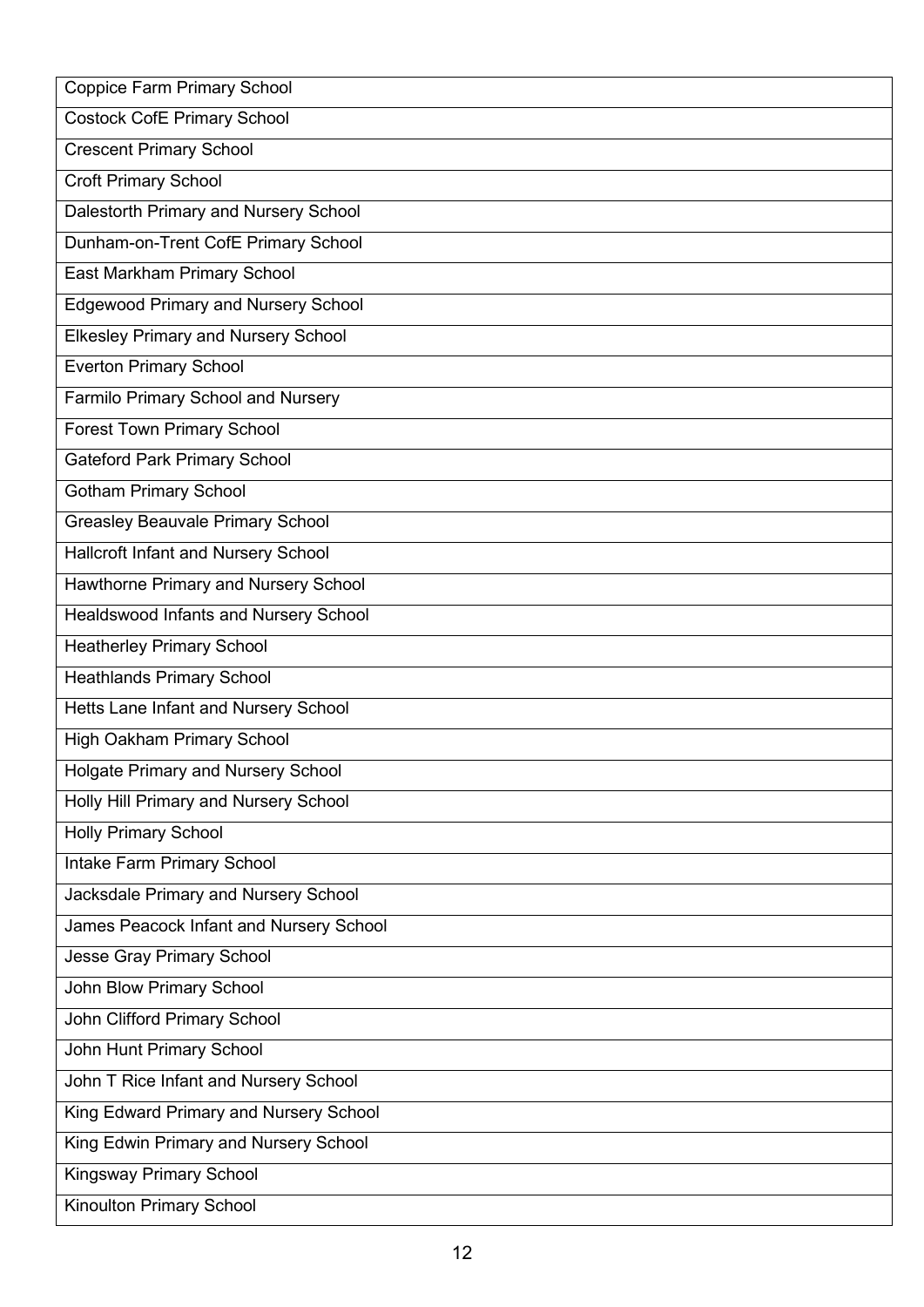| <b>Kirklington Primary School</b>            |
|----------------------------------------------|
| Lady Bay Primary School                      |
| Lake View Primary and Nursery School         |
| <b>Lambley Primary School</b>                |
| Langar CofE Primary School                   |
| Lantern Lane Primary and Nursery School      |
| Lawrence View Primary and Nursery School     |
| Leen Mills Primary School                    |
| Lovers Lane Primary and Nursery School       |
| Lowe's Wong Infant School                    |
| <b>Manners Sutton Primary School</b>         |
| Manor Park Infant and Nursery School         |
| Mapperley Plains Primary and Nursery School  |
| Mattersey Primary School                     |
| Maun Infant and Nursery School               |
| <b>Misson Primary School</b>                 |
| Misterton Primary and Nursery School         |
| Morven Park Primary and Nursery School       |
| Mount CofE Primary and Nursery School        |
| Muskham Primary School                       |
| Netherfield Infant School                    |
| Nettleworth Infant and Nursery School        |
| <b>Newstead Primary and Nursery School</b>   |
| Normanton-on-Soar Primary School             |
| North Clifton Primary School                 |
| Northfield Primary and Nursery School        |
| Norwell CofE Primary School                  |
| <b>Orchard Primary School and Nursery</b>    |
| <b>Ordsall Primary School</b>                |
| <b>Orston Primary School</b>                 |
| Phoenix Infant and Nursery School            |
| Pinewood Infant and Nursery School           |
| <b>Priestsic Primary and Nursery School</b>  |
| Prospect Hill Infant and Nursery School      |
| Queen Eleanor Primary School                 |
| Radcliffe-on-Trent Infant and Nursery School |
| <b>Rampton Primary School</b>                |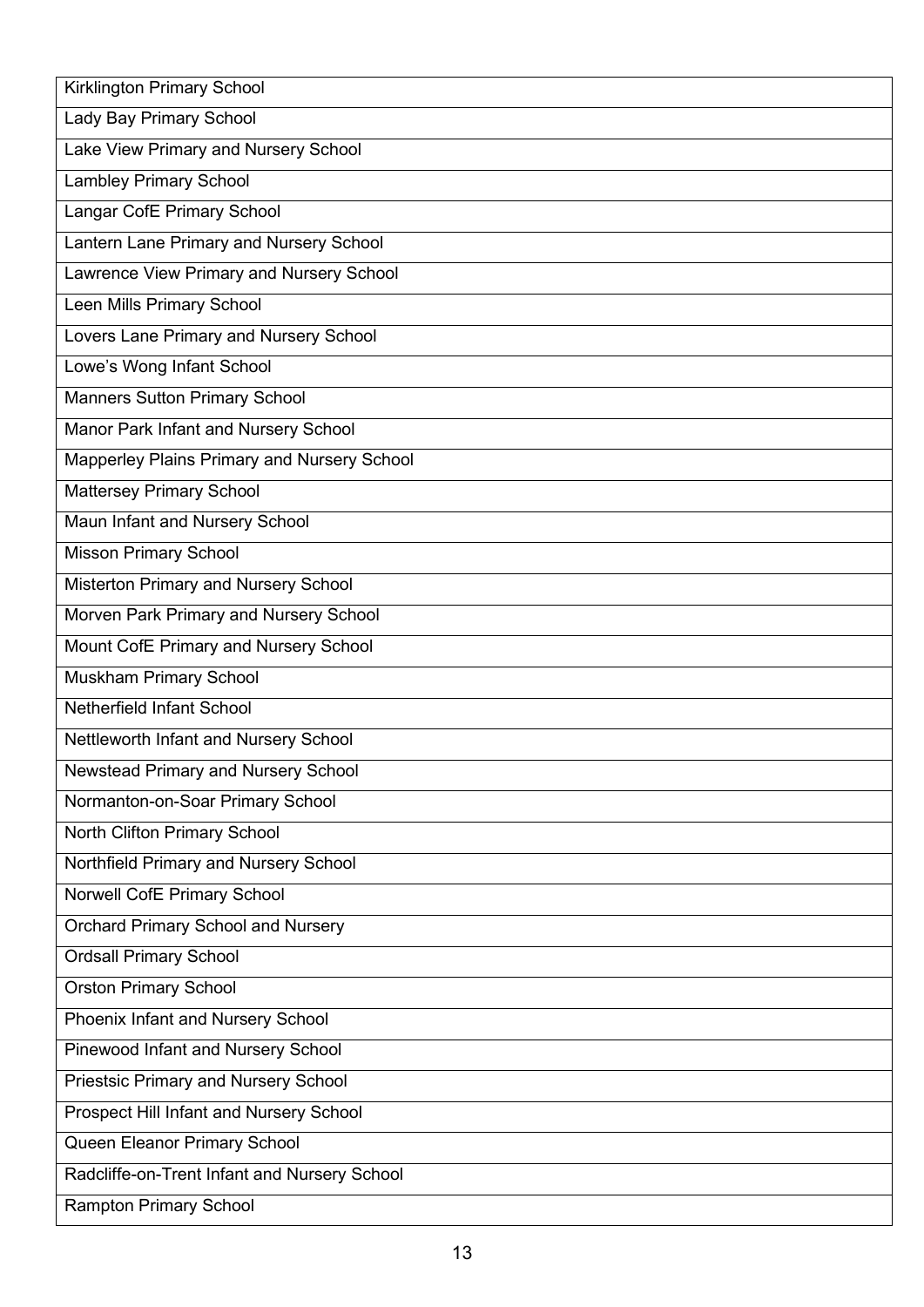| Ramsden Primary School                            |
|---------------------------------------------------|
| Ravenshead CofE Primary School                    |
| Redlands Primary and Nursery School               |
| Round Hill Primary School                         |
| Selston CofE Infant and Nursery School            |
| Sir Edmund Hillary Primary and Nursery School     |
| Springbank Primary School                         |
| St Augustine's School                             |
| St Edmund's CofE Primary School                   |
| <b>Standhill Infants' School</b>                  |
| <b>Stanhope Primary and Nursery School</b>        |
| <b>Sutton Bonington Primary School</b>            |
| Sutton-on-Trent Primary and Nursery School        |
| <b>Sutton Road Primary School</b>                 |
| The Lanes Primary School                          |
| <b>Toton Banks Road Infant and Nursery School</b> |
| <b>Trent Vale Infant School</b>                   |
| Underwood Church of England Primary School        |
| <b>Wadsworth Fields Primary School</b>            |
| <b>Walesby CofE Primary School</b>                |
| <b>Walkeringham Primary School</b>                |
| <b>West Bridgford Infant School</b>               |
| Westdale Infant School                            |
| Westwood Infant and Nursery School                |
| William Lilley Infant and Nursery School          |
| <b>Willoughby Primary School</b>                  |
| <b>Willow Brook Primary School</b>                |
| <b>Woodland View Primary School</b>               |
| <b>Wynndale Primary School</b>                    |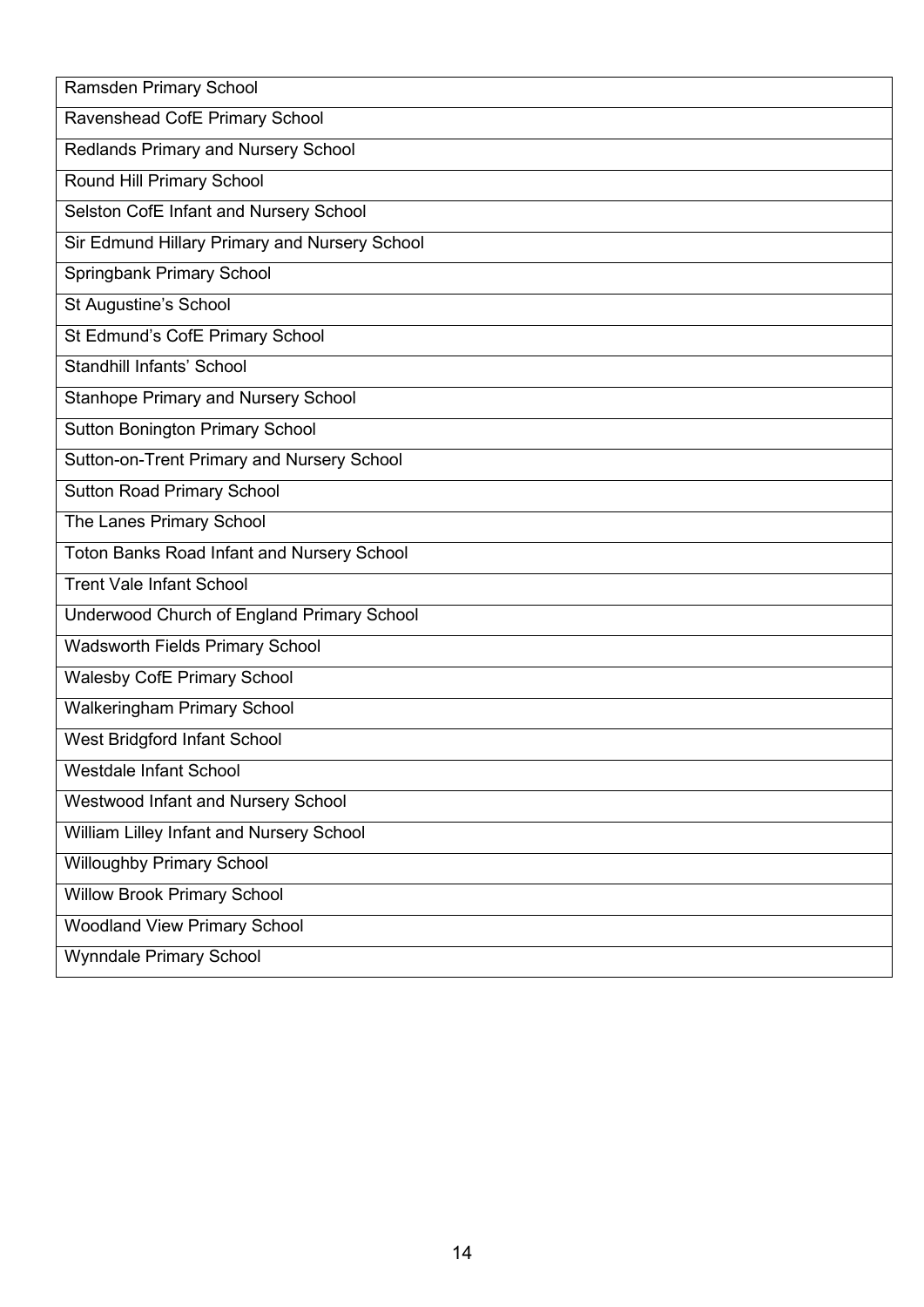### **1.4B VARIATION TO STANDARD RECEPTION CRITERIA: INFANT AND PRIMARY SCHOOLS – FAITH CRITERIA 2022-2023**

- 1. Looked after children and previously looked after children
- 2. Children who have been adopted from state care outside of England
- 3. Children who live in the catchment area at the closing date for applications and who, at the time of admission, will have a brother or sister attending the school or the linked junior/primary school **and**  *children who do not live in the catchment area at the closing date for application and who, at the time of admission, will have a brother or sister attending the school or the linked/junior primary school who was displaced as their Nottinghamshire community catchment area school was oversubscribed at the national offer day for first admission to school*
- 4. Other children who live in the catchment area at the closing date for applications
- 5. Children who live outside the catchment and who, at the time of admission, will have a brother or sister attending the school or the linked junior/primary school
- 6. Children who live outside the catchment area and whose parent attends the relevant church/churches\*
- 7. Children who live outside the catchment area

\*Relevant churches are detailed below. Supporting evidence from the appropriate minister must be provided to confirm attendance. Attendance at church is defined as having attended the recognised place of worship for at least twice a month for a minimum period of one year immediately prior to the date of application (including week-day worship).

In the event that during the period specified for attendance at worship the church or other recognised place of worship has been closed for public worship and has not provided alternative premises for that worship, the requirements of these admission arrangements in relation to attendance will only apply to the period when the church or alternative premises have been available for public worship.

\*\*If a church is not named, supporting information must be provided to confirm regular attendance. Attendance at church is defined as having attended the recognised place of worship for at least twice a month for a minimum period of one year at a Christian church that is a member of Churches Together in England or the Evangelical Alliance [\(www.cte.org.uk](http://www.cte.org.uk/) or [www.eauk.org\)](http://www.eauk.org/) immediately prior to the date of application.

| <b>School name</b>                                 | <b>Relevant church/churches</b>                     |
|----------------------------------------------------|-----------------------------------------------------|
| Caunton Dean Hole CofE Primary School              | St Andrew's Church, Caunton                         |
| <b>Cuckney CofE Primary School</b>                 | St Mary's Church, Cuckney or St Winifred's, Holbeck |
| Kneesall CofE Primary School                       | $***$                                               |
| North Wheatley Church of England Primary<br>School | $***$                                               |
| Ranby CofE Primary School                          | All Saints Church, Babworth or St Martin's Church,  |
|                                                    | Ranby                                               |
| St Andrew's CofE Primary and Nursery School        | $***$                                               |
| St John's CofE Primary School                      | $***$                                               |
| St Matthew's CofE Primary                          | $***$                                               |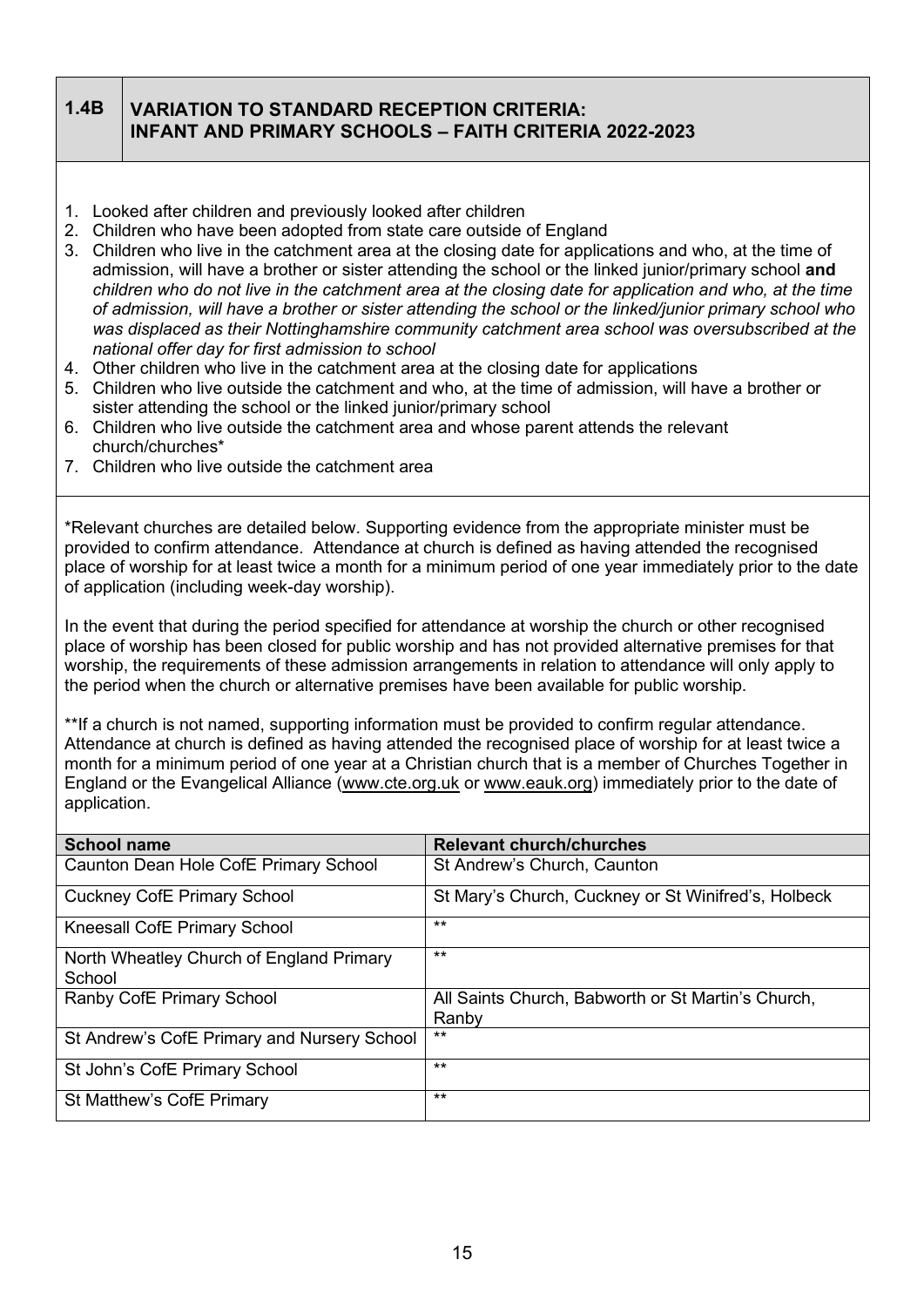# **1.4C ALL HALLOWS CofE PRIMARY SCHOOL (GEDLING) - FAITH CRITERIA VARIATION TO STANDARD RECEPTION CRITERIA 2022-2023**

- 1. Looked after children and previously looked after children
- 2. Children who have been adopted from state care outside of England
- 3. Children who live in the catchment area at the closing date for applications and who have a brother or sister attending the school at the time of admission **and** *children who do not live in the catchment area at the closing date for application and who, at the time of admission, will have a brother or sister attending the school who was displaced as their Nottinghamshire community catchment school was oversubscribed at the national offer day for first admission to school*
- 4. Children who live in the catchment area at the closing date for applications where the parent or child has regularly worshipped at All Hallows, Gedling or St Paul's, Carlton
- 5. Children who live in the catchment area at the closing date for applications where the parent or child has regularly worshipped at another Christian Church that is a member of Churches Together in England or the Evangelical Alliance
- 6. Children who live in the catchment area at the closing date for applications, where the parent or child has regular involvement with another faith through a recognised place of worship
- 7. Children who live in the catchment area
- 8. Children who live outside the catchment area and who, at the time of admission, will have a brother or sister attending the school
- 9. Other children

Supporting evidence from the appropriate minister must be provided to confirm attendance.

Attendance at church is defined as having attended the recognised place of worship, for at least twice a month for a minimum period of one year (including week-day worship) immediately prior to the date of application, at a Christian church that is a member of Churches Together in England or the Evangelical Alliance [\(www.cte.org.uk](http://www.cte.org.uk/) or [www.eauk.org\)](http://www.eauk.org/)

Attendance at other recognised places of worship must confirm that the parent or child has attended at least twice a month for a minimum period of one year (including week-day worship) immediately prior to the date of application.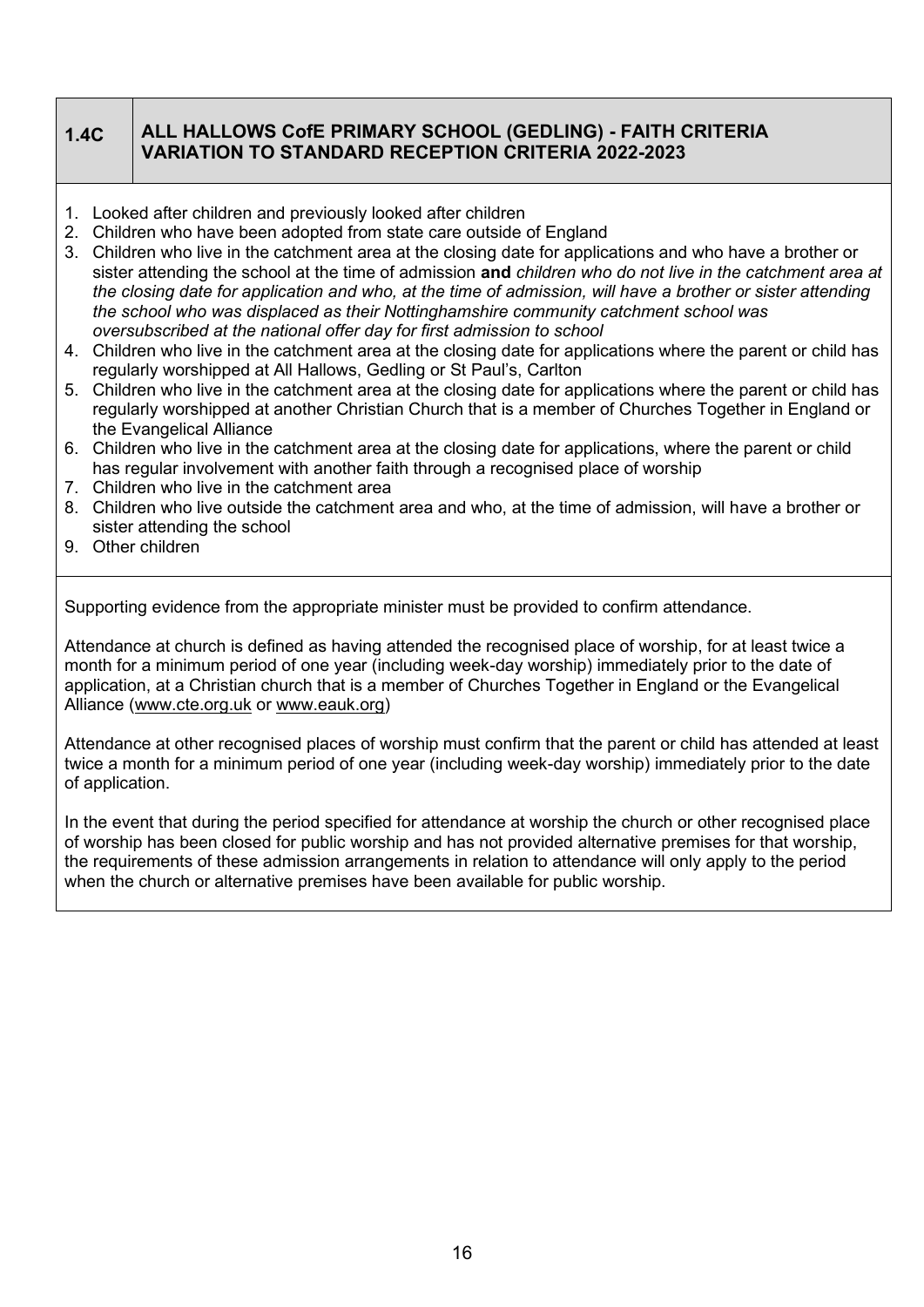# **1.4D ST WILFRID'S COFE PRIMARY SCHOOL (GEDLING) - FAITH CRITERIA VARIATION TO STANDARD RECEPTION CRITERIA 2022-2023**

- 1. Looked after children and previously looked after children
- 2. Children who have been adopted from state care outside of England
- 3. Children who live in the catchment area at the closing date for applications and who, at the time of admission, will have a brother or sister attending the school **and** *children who do not live in the catchment area at the closing date for application and who, at the time of admission, will have a brother or sister attending the school who was displaced as their Nottinghamshire community catchment school was oversubscribed at the national offer day for first admission to school*
- 4. Children who live in the catchment area and have a parent who has attended a church service\* at least twice a month for a minimum period of one year immediately prior to the date of application, or where the child has attended a church service\* with an adult member of their immediate family at least twice a month for a minimum period of one year immediately prior to the date of application
- 5. Other children who live in the catchment area
- 6. Children who live outside the catchment area and who, at the time of admission, will have a brother or sister attending the school
- 7. Children who live outside the catchment area and have a parent who has attended a church service\* at least twice a month for a minimum period of one year immediately prior to the date of application, or where the child has attended a church service\* with an adult member of their immediate family at least twice a month for a minimum period of one year immediately prior to the date of application
- 8. Other children who live outside the catchment area

\*Church service includes attendance at a) the Church of England or b) a church which is a member of the Churches Together in England. Information from the appropriate minister confirming attendance must be provided with the application.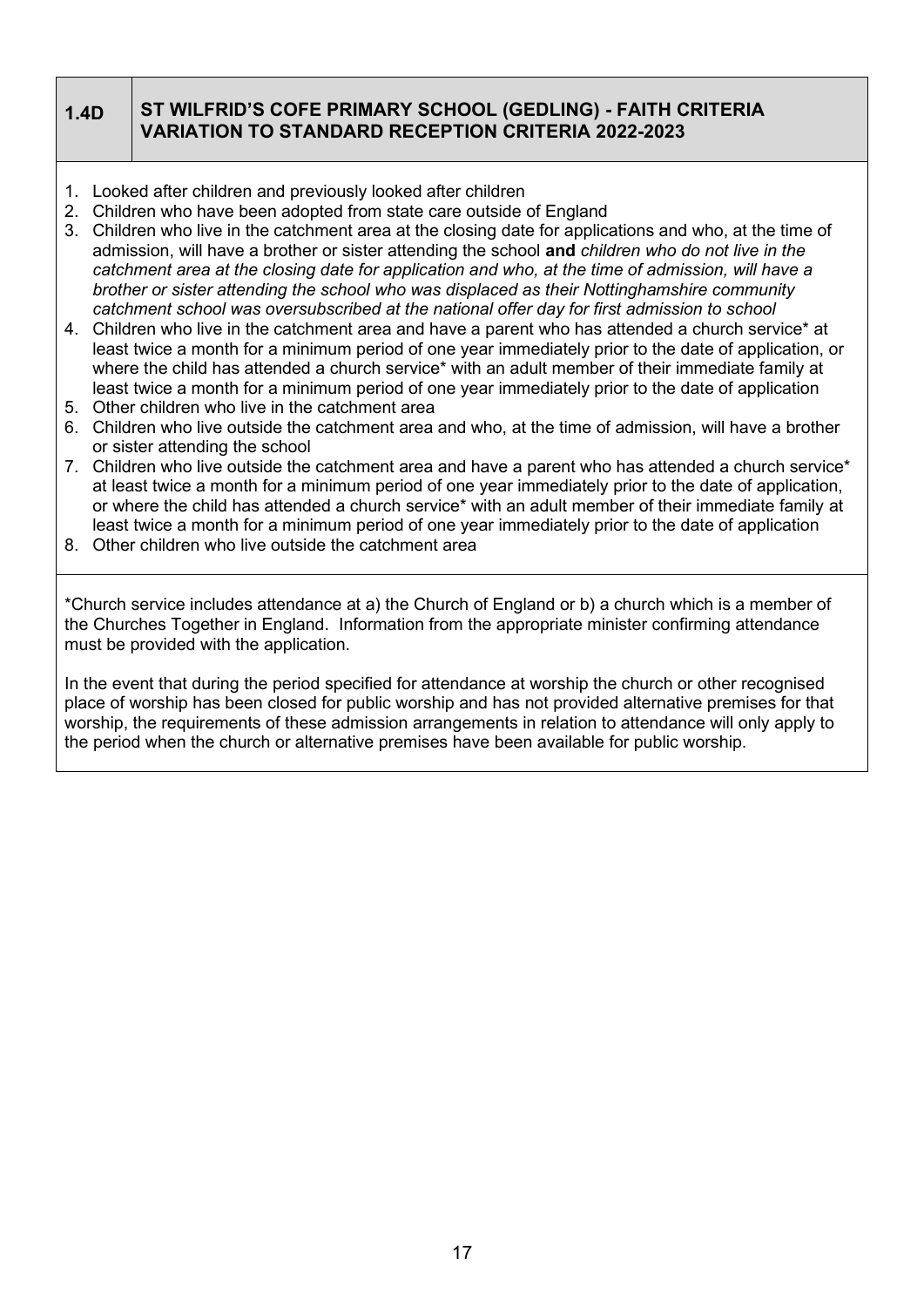# **1.4E TROWELL COFE PRIMARY SCHOOL (BROXTOWE) - FAITH CRITERIA VARIATION TO STANDARD RECEPTION CRITERIA 2022-2023**

- 1. Looked after children and previously looked after children
- 2. Children who have been adopted from state care outside of England
- 3. Children who live in the catchment area at the closing date for applications and who, at the time of admission, will have a brother or sister attending the school **and** *children who do not live in the catchment area at the closing date for application and who, at the time of admission, will have a brother or sister attending the school who was displaced as their Nottinghamshire community catchment school was oversubscribed at the national offer day for first admission to school*
- 4. Other children who live in the catchment area at the closing date for applications
- 5. Children who live outside the catchment area and who, at the time of admission, will have a brother or sister attending the school
- 6. Children who live outside the catchment area where a parent is involved with St Helen's Church\*
- 7. Children who live outside the catchment area where a parent is involved with other named Anglican churches or those churches affiliated with Churches Together in England or the Evangelical Alliance\*
- 8. Other children who live outside the catchment area

\*Supporting information from a minister will be required to confirm involvement with the relevant church. Regular involvement means attendance at church services at least twice a month for a minimum period of one year immediately prior to the date of application.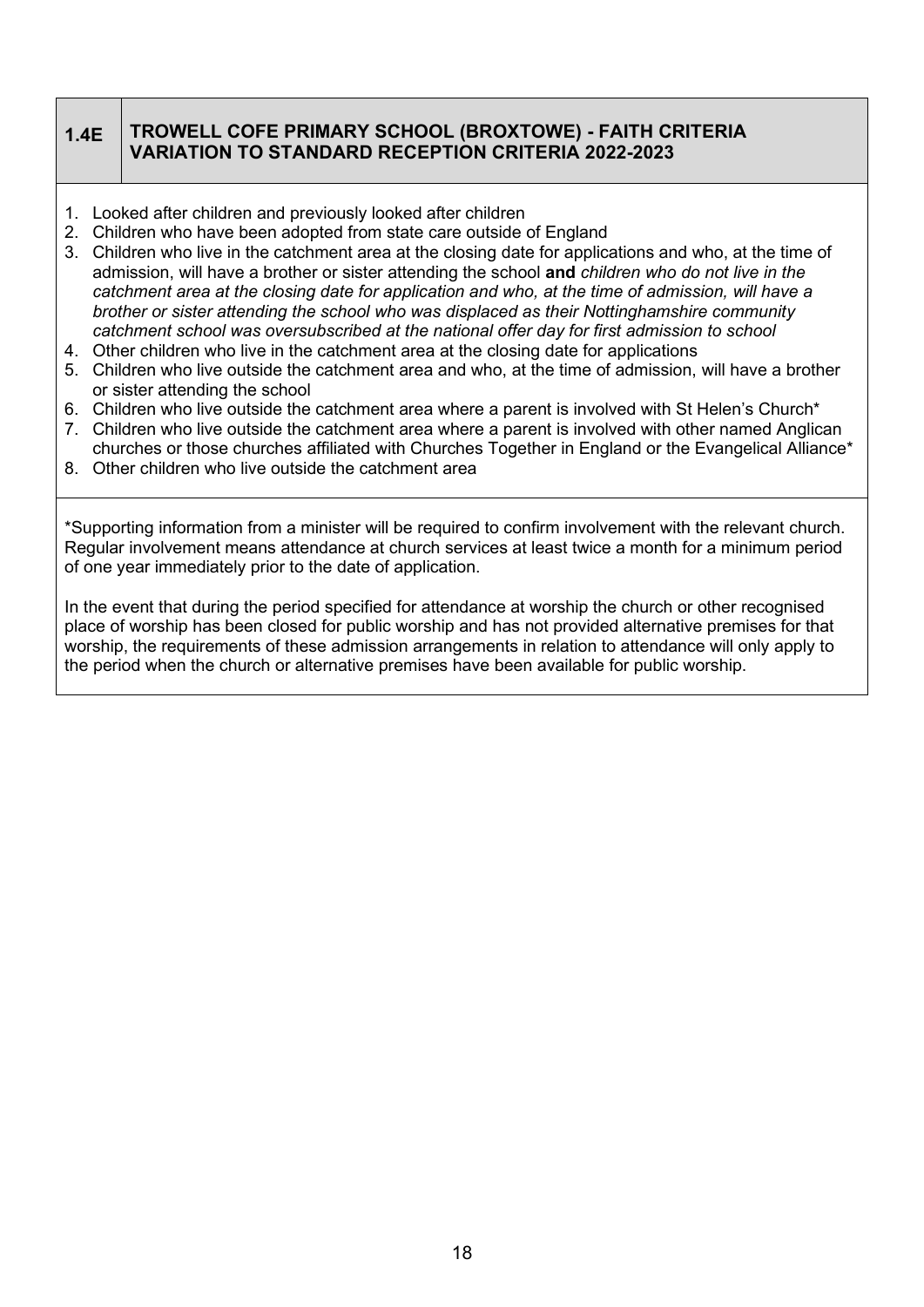| 1.4F                                                                                                                                                                                                                                                                                                                                                                                                                                                                                                                                                                                                                                                                                                                                                                                                                                                                                                                                                                                                                                                                                                                                                            | STANDARD JUNIOR/PRIMARY CRITERIA: YEAR 3 ADMISSIONS FROM A<br><b>LINKED INFANT SCHOOL 2022-2023</b> |  |  |
|-----------------------------------------------------------------------------------------------------------------------------------------------------------------------------------------------------------------------------------------------------------------------------------------------------------------------------------------------------------------------------------------------------------------------------------------------------------------------------------------------------------------------------------------------------------------------------------------------------------------------------------------------------------------------------------------------------------------------------------------------------------------------------------------------------------------------------------------------------------------------------------------------------------------------------------------------------------------------------------------------------------------------------------------------------------------------------------------------------------------------------------------------------------------|-----------------------------------------------------------------------------------------------------|--|--|
| Looked after children and previously looked after children<br>1.<br>2.<br>Children who have been adopted from state care outside of England<br>3.<br>Children who attend the linked infant school at the closing date for applications and who, at the<br>time of admission, will have a brother or sister attending the school or the linked infant school<br>Other children who attend the linked infant school at the closing date for applications<br>4.<br>Children who live in the catchment area at the closing date for applications, who do not attend<br>5.<br>the linked infant school but who, at the time of admission, will have a brother or sister attending<br>the school or the linked infant school<br>Other children who live in the catchment area at the closing date for applications and do not<br>6.<br>attend the linked infant school<br>Children who live outside the catchment area and who do not attend the linked infant school but<br>7 <sub>1</sub><br>who, at the time of admission, will have a brother or sister attending the school or the linked<br>infant school<br>Children who live outside the catchment area<br>8. |                                                                                                     |  |  |
| <b>School names</b>                                                                                                                                                                                                                                                                                                                                                                                                                                                                                                                                                                                                                                                                                                                                                                                                                                                                                                                                                                                                                                                                                                                                             |                                                                                                     |  |  |
| <b>Albany Junior School</b>                                                                                                                                                                                                                                                                                                                                                                                                                                                                                                                                                                                                                                                                                                                                                                                                                                                                                                                                                                                                                                                                                                                                     |                                                                                                     |  |  |
| Arno Vale Junior School                                                                                                                                                                                                                                                                                                                                                                                                                                                                                                                                                                                                                                                                                                                                                                                                                                                                                                                                                                                                                                                                                                                                         |                                                                                                     |  |  |
|                                                                                                                                                                                                                                                                                                                                                                                                                                                                                                                                                                                                                                                                                                                                                                                                                                                                                                                                                                                                                                                                                                                                                                 | Beeston Rylands Junior School                                                                       |  |  |
| <b>Broomhill Junior School</b>                                                                                                                                                                                                                                                                                                                                                                                                                                                                                                                                                                                                                                                                                                                                                                                                                                                                                                                                                                                                                                                                                                                                  |                                                                                                     |  |  |
|                                                                                                                                                                                                                                                                                                                                                                                                                                                                                                                                                                                                                                                                                                                                                                                                                                                                                                                                                                                                                                                                                                                                                                 | Carr Hill Primary and Nursery School                                                                |  |  |
| Eastlands Junior School (Welbeck Federation of Schools)                                                                                                                                                                                                                                                                                                                                                                                                                                                                                                                                                                                                                                                                                                                                                                                                                                                                                                                                                                                                                                                                                                         |                                                                                                     |  |  |
| <b>Eskdale Junior School</b>                                                                                                                                                                                                                                                                                                                                                                                                                                                                                                                                                                                                                                                                                                                                                                                                                                                                                                                                                                                                                                                                                                                                    |                                                                                                     |  |  |
|                                                                                                                                                                                                                                                                                                                                                                                                                                                                                                                                                                                                                                                                                                                                                                                                                                                                                                                                                                                                                                                                                                                                                                 | Jacksdale Primary and Nursery School                                                                |  |  |
| Leas Park Junior School                                                                                                                                                                                                                                                                                                                                                                                                                                                                                                                                                                                                                                                                                                                                                                                                                                                                                                                                                                                                                                                                                                                                         |                                                                                                     |  |  |
| <b>Newlands Junior School</b>                                                                                                                                                                                                                                                                                                                                                                                                                                                                                                                                                                                                                                                                                                                                                                                                                                                                                                                                                                                                                                                                                                                                   |                                                                                                     |  |  |
| <b>Priory Junior School</b>                                                                                                                                                                                                                                                                                                                                                                                                                                                                                                                                                                                                                                                                                                                                                                                                                                                                                                                                                                                                                                                                                                                                     |                                                                                                     |  |  |
| Prospect Hill Junior School                                                                                                                                                                                                                                                                                                                                                                                                                                                                                                                                                                                                                                                                                                                                                                                                                                                                                                                                                                                                                                                                                                                                     |                                                                                                     |  |  |
| Radcliffe-on-Trent Junior School                                                                                                                                                                                                                                                                                                                                                                                                                                                                                                                                                                                                                                                                                                                                                                                                                                                                                                                                                                                                                                                                                                                                |                                                                                                     |  |  |
| <b>Sherwood Junior School</b>                                                                                                                                                                                                                                                                                                                                                                                                                                                                                                                                                                                                                                                                                                                                                                                                                                                                                                                                                                                                                                                                                                                                   |                                                                                                     |  |  |
| West Bridgford Junior School                                                                                                                                                                                                                                                                                                                                                                                                                                                                                                                                                                                                                                                                                                                                                                                                                                                                                                                                                                                                                                                                                                                                    |                                                                                                     |  |  |
| <b>Woodland View Primary School</b>                                                                                                                                                                                                                                                                                                                                                                                                                                                                                                                                                                                                                                                                                                                                                                                                                                                                                                                                                                                                                                                                                                                             |                                                                                                     |  |  |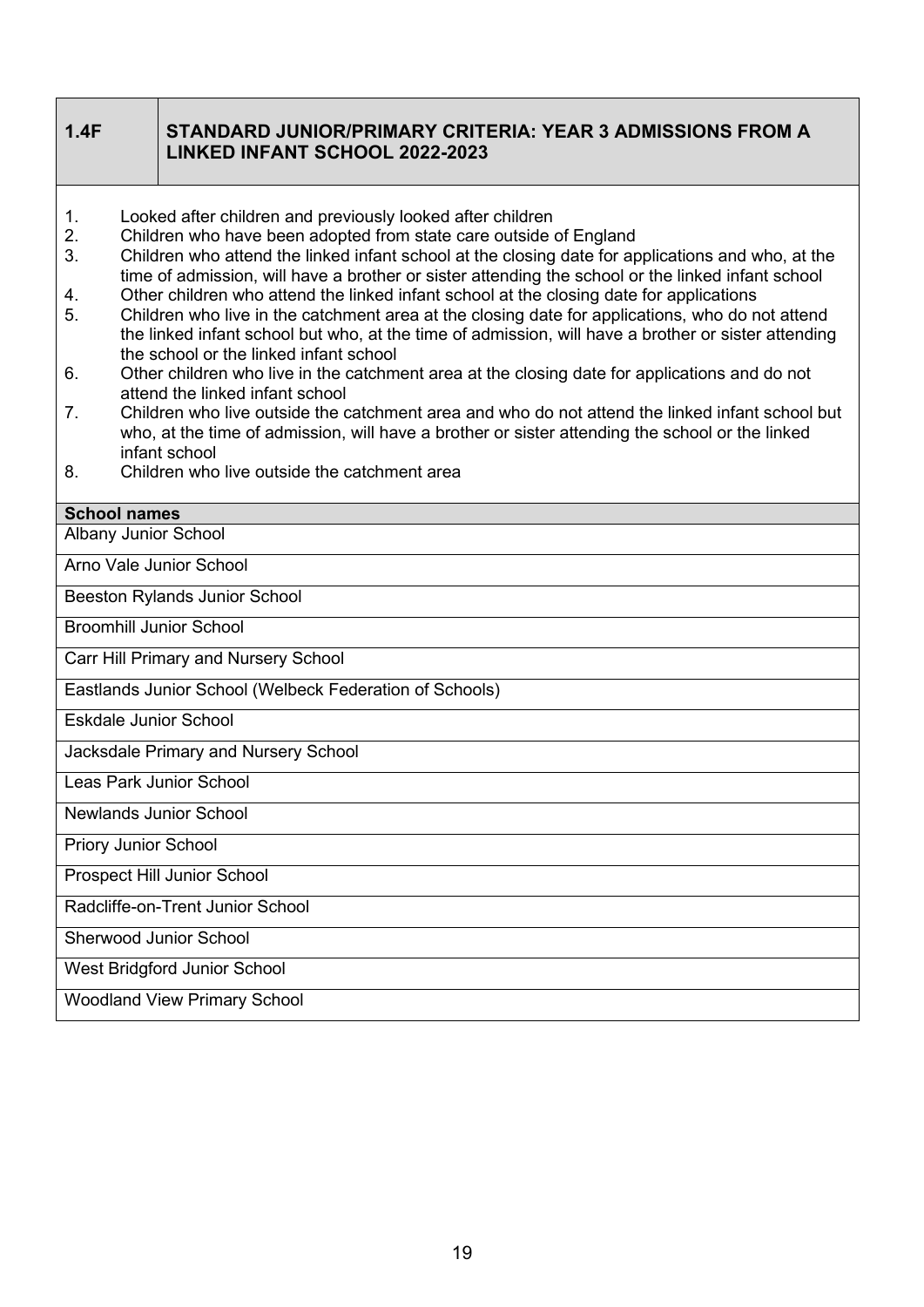| 1.4G               | <b>VARIATION TO STANDARD JUNIOR/PRIMARY CRITERIA:</b><br><b>YEAR 3 INTAKE 2022-2023</b>                                                                                                                                                         |
|--------------------|-------------------------------------------------------------------------------------------------------------------------------------------------------------------------------------------------------------------------------------------------|
| 1.                 | Looked after children and previously looked after children                                                                                                                                                                                      |
| 2.<br>3.           | Children who have been adopted from state care outside of England<br>Children who live in the catchment area at the closing date for applications and attend the linked                                                                         |
|                    | infant school and who, at the time of admission, will have a brother or sister attending the school<br>or the linked infant school                                                                                                              |
| 4.                 | Other children who live in the catchment area at the closing date for applications and attend the<br>linked infant school                                                                                                                       |
| 5.                 | Children who live in the catchment area at the closing date for applications who do not attend<br>the linked infant school but who, at the time of admission, will have a brother or sister attending<br>the school or the linked infant school |
| 6.                 | Other children who live in the catchment area at the closing date for applications and do not<br>attend the linked infant school                                                                                                                |
| 7 <sub>1</sub>     | Children who live outside the catchment area but attend the linked infant school and who, at the<br>time of admission, will have a brother or sister attending the school or the linked infant school                                           |
| 8.                 | Children who live outside the catchment area but attend the linked infant school                                                                                                                                                                |
| 9.                 | Children who live outside the catchment area and who do not attend the linked infant school but<br>who, at the time of admission, will have a brother or sister attending the school or the linked<br>infant school                             |
| 10.                | Other children                                                                                                                                                                                                                                  |
| <b>School name</b> |                                                                                                                                                                                                                                                 |
|                    | <b>Bagthorpe Primary School</b>                                                                                                                                                                                                                 |

St Peter's CofE Junior School

Toton Bispham Drive Junior School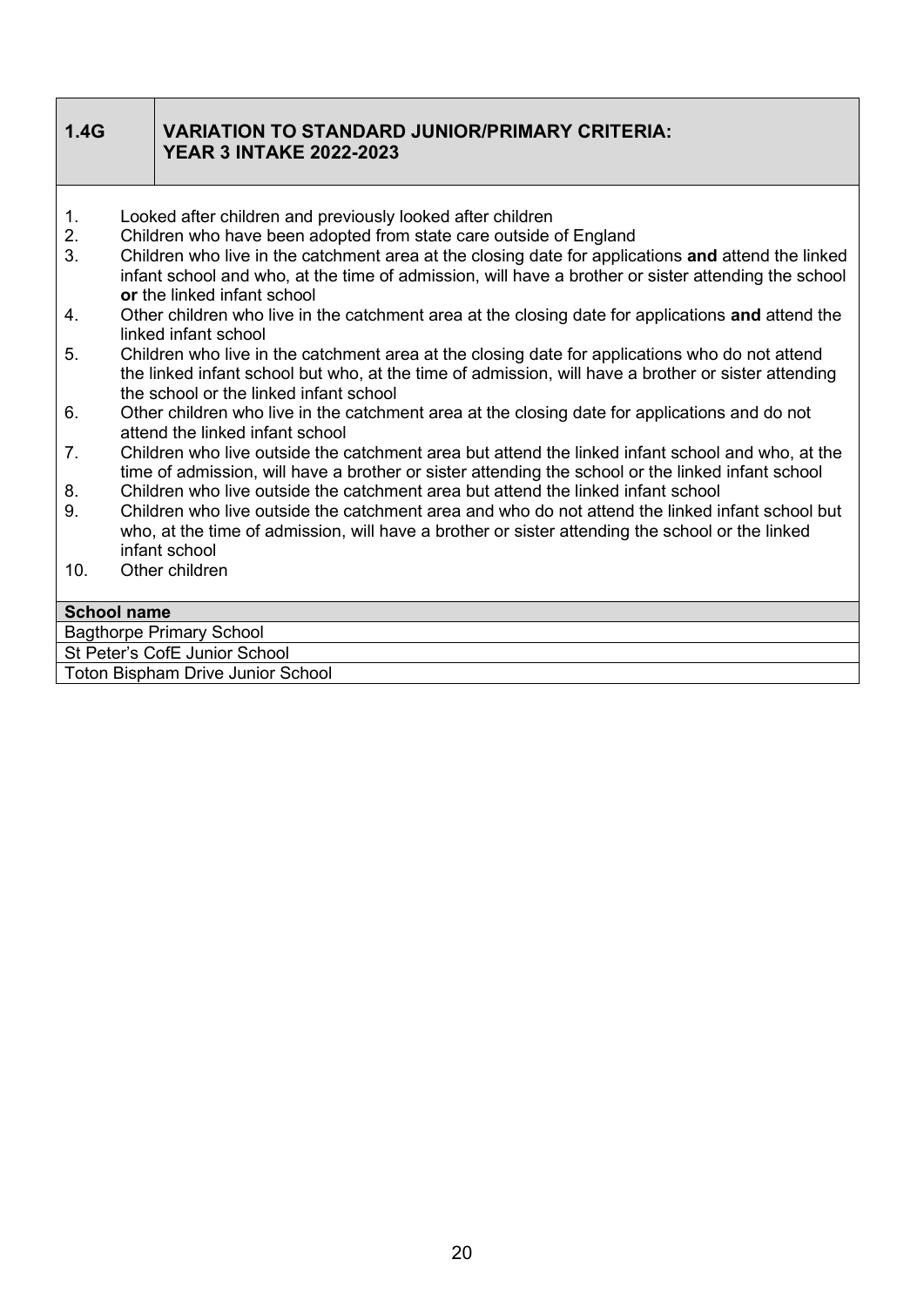## **1.4H LOWE'S WONG ANGLICAN METHODIST JUNIOR SCHOOL (NEWARK) - FAITH CRITERION 2022-2023 VARIATION TO STANDARD JUNIOR/PRIMARY CRITERIA**

- 1. Looked after children and previously looked after children
- 2. Children who have been adopted from state care outside of England
- 3. Children who attend the linked infant school at the closing date for applications and who, at the time of admission, will have a brother or sister attending the school or the linked infant school.
- 4. Other children who attend the linked infant school at the closing date for applications.
- 5. Children who live in the catchment area at the closing date for applications, who do not attend the linked infant school but who, at the time of admission, will have a brother or sister attending the school or the linked infant school.
- 6. Other children who live in the catchment area at the closing date for applications and do not attend the linked infant school.
- 7. Children who live outside the catchment area and who do not attend the linked infant school but who, at the time of admission, will have a brother or sister attending the school or the linked infant school.
- 8. Children who live outside the catchment area but whose parent attends the relevant church/churches\*\*.
- 9. Children who live outside the catchment area.

\*\*Supporting information must be provided to confirm regular attendance at church services at least twice a month for a minimum period of one year immediately prior to the date of application at a Christian church that is a member of Churches Together in England or the Evangelical Alliance [\(www.cte.org.uk](http://www.cte.org.uk/) or [www.eauk.org\)](http://www.eauk.org/) .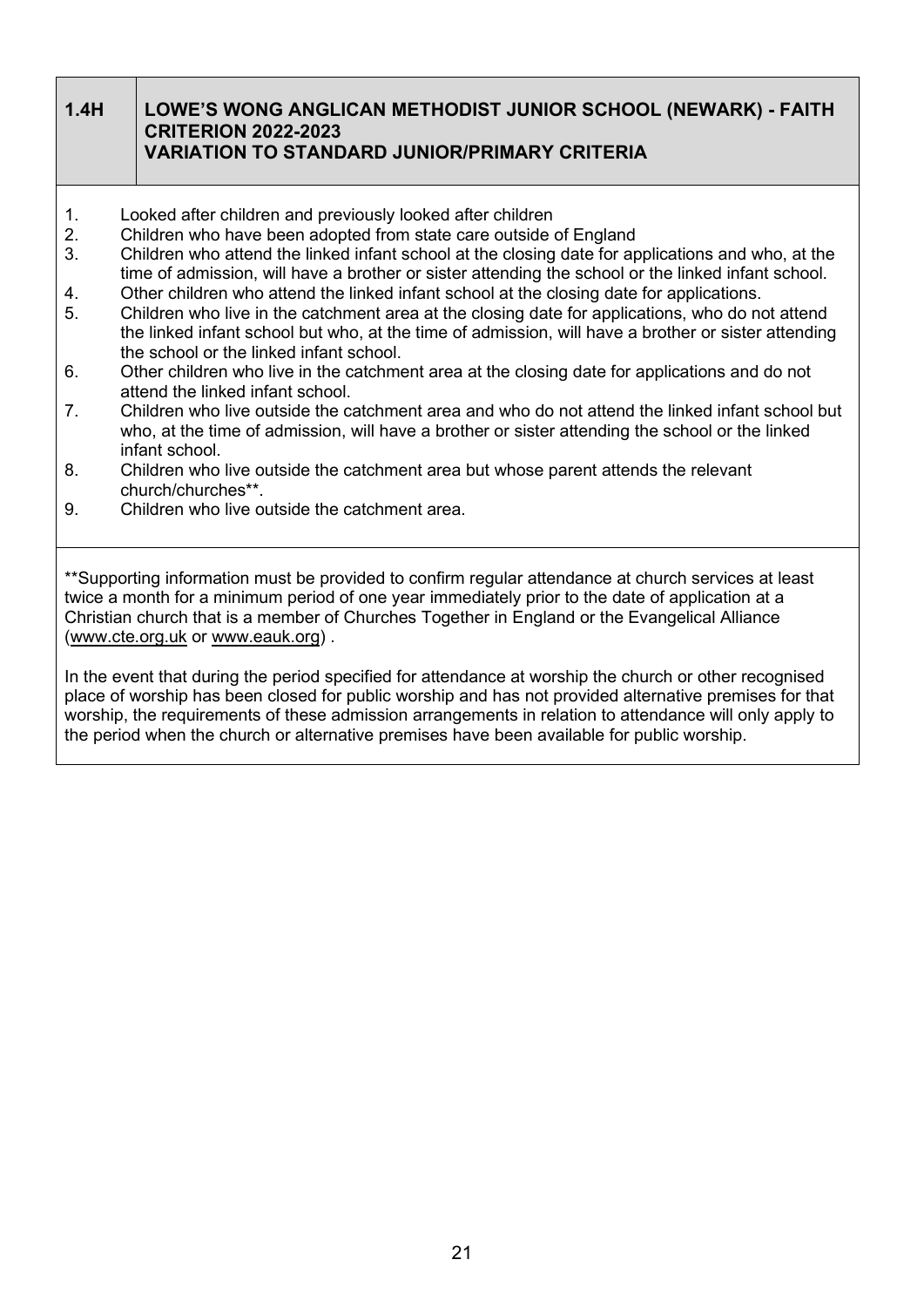# **Section 2 – published admission numbers (PAN) 2022-2023**

**All schools are required to have a published admission number. This is the number of pupils each school can admit. For Nottinghamshire community and voluntary controlled schools, the published numbers are listed by district in the following section. Own admission authority schools are not included.**

# **2.1 – Ashfield district**

**Primary community and voluntary controlled schools (Note: own admission authority schools are not included – refer to individual school website for information) RECEPTION INTAKE Y3 INTAKE Abbey Hill Primary and Nursery School 45 Annesley Primary and Nursery School 30 Bagthorpe Primary School 15 15 15 15 Beardall Fields Primary and Nursery School 60 Brierley Forest Primary and Nursery School 60 Broomhill Junior School 75 Butler's Hill Infant and Nursery School 75 Croft Primary School 60 Dalestorth Primary and Nursery School 45 Edgewood Primary and Nursery School 45 Healdswood Infants' and Nursery School 60 Holgate Primary and Nursery School 60 Holly Hill Primary and Nursery School 50 Jacksdale Primary and Nursery School 25 20 Kingsway Primary School** 60 **Leen Mills Primary School 60 Morven Park Primary and Nursery School 60 Orchard Primary School and Nursery 45 Priestsic Primary and Nursery School 60 Selston CofE Infant and Nursery School 25 St Andrew's CofE Primary and Nursery School 45 Underwood Church of England Primary School 25 Westwood Infant and Nursery School 20 Woodland View Primary School 30 35**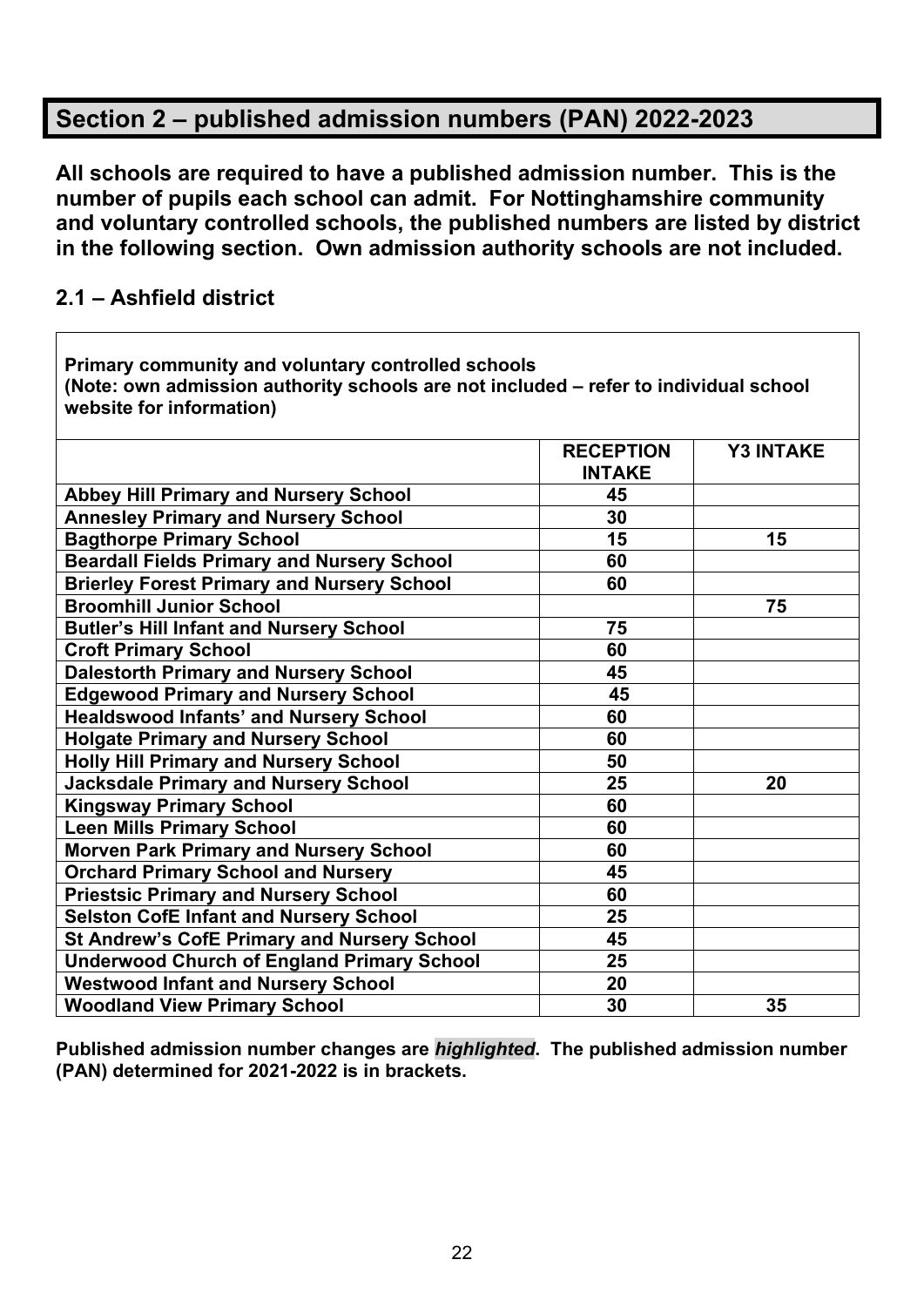**(Note: own admission authority schools are not included – refer to individual school website for information)**

|                                                      | <b>RECEPTION</b><br><b>INTAKE</b> | <b>Y3 INTAKE</b> |
|------------------------------------------------------|-----------------------------------|------------------|
| <b>Beckingham Primary School</b>                     | 15                                |                  |
| <b>Carr Hill Primary and Nursery School</b>          | 45                                | 45               |
| <b>Clarborough Primary School</b>                    | 30                                |                  |
| <b>Cuckney CofE Primary School</b>                   | 20                                |                  |
| <b>Dunham-on-Trent CofE Primary School</b>           | 15                                |                  |
| <b>East Markham Primary School</b>                   | 30                                |                  |
| <b>Elkesley Primary and Nursery School</b>           | 15                                |                  |
| <b>Everton Primary School</b>                        | 15                                |                  |
| <b>Gateford Park Primary School</b>                  | 30                                |                  |
| <b>Hallcroft Infant and Nursery School</b>           | 45                                |                  |
| <b>Mattersey Primary School</b>                      | 10                                |                  |
| <b>Misson Primary School</b>                         | 20                                |                  |
| <b>Misterton Primary and Nursery School</b>          | 30                                |                  |
| North Wheatley Church of England Primary School      | 20                                |                  |
| <b>Ordsall Primary School</b>                        | 90                                |                  |
| <b>Prospect Hill Infant and Nursery School</b>       | 60                                |                  |
| <b>Prospect Hill Junior School</b>                   |                                   | 60               |
| <b>Rampton Primary School</b>                        | 15                                |                  |
| <b>Ramsden Primary School</b>                        | 30                                |                  |
| <b>Ranby CofE Primary School</b>                     | 15                                |                  |
| <b>Redlands Primary and Nursery School</b>           | 60                                |                  |
| <b>Sir Edmund Hillary Primary and Nursery School</b> | 60                                |                  |
| <b>St Augustine's School</b>                         | 60                                |                  |
| <b>St Matthew's CofE Primary</b>                     | 10                                |                  |
| <b>Walkeringham Primary School</b>                   | 8                                 |                  |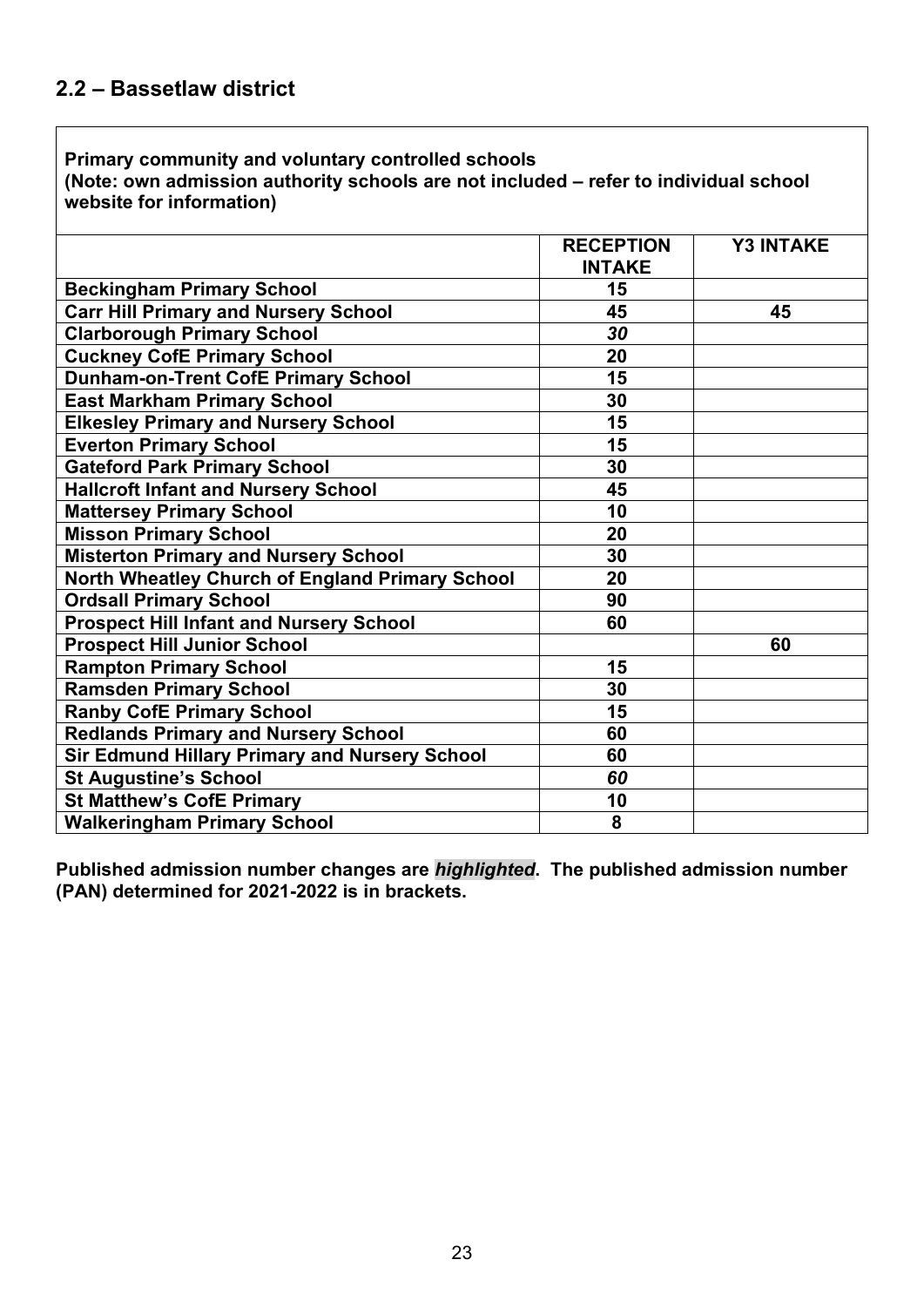**(Note: own admission authority schools are not included – refer to individual school website for information)**

|                                                   | <b>RECEPTION</b><br><b>INTAKE</b> | <b>Y3 INTAKE</b> |
|---------------------------------------------------|-----------------------------------|------------------|
| <b>Albany Infant and Nursery School</b>           | 60                                |                  |
| <b>Albany Junior School</b>                       |                                   | 60               |
| <b>Beeston Rylands Junior School</b>              |                                   | 50               |
| <b>Bramcote Hills Primary School</b>              | 60                                |                  |
| <b>Brinsley Primary and Nursery School</b>        | 30                                |                  |
| <b>Eskdale Junior School</b>                      |                                   | 70               |
| <b>Greasley Beauvale Primary School</b>           | 55                                |                  |
| <b>John Clifford Primary School</b>               | 60                                |                  |
| <b>Lawrence View Primary and Nursery School</b>   | 30                                |                  |
| <b>Round Hill Primary School</b>                  | 75                                |                  |
| <b>Springbank Primary School</b>                  | 30                                |                  |
| <b>St John's CofE Primary School</b>              | 15                                |                  |
| <b>The Lanes Primary School</b>                   | 90                                |                  |
| <b>Toton Banks Road Infant and Nursery School</b> | 60                                |                  |
| <b>Toton Bispham Drive Junior School</b>          |                                   | 60               |
| <b>Trent Vale Infant School</b>                   | 50                                |                  |
| <b>Trowell CofE Primary School</b>                | 30                                |                  |
| <b>Wadsworth Fields Primary School</b>            | 50                                |                  |
| <b>William Lilley Infant and Nursery School</b>   | 60                                |                  |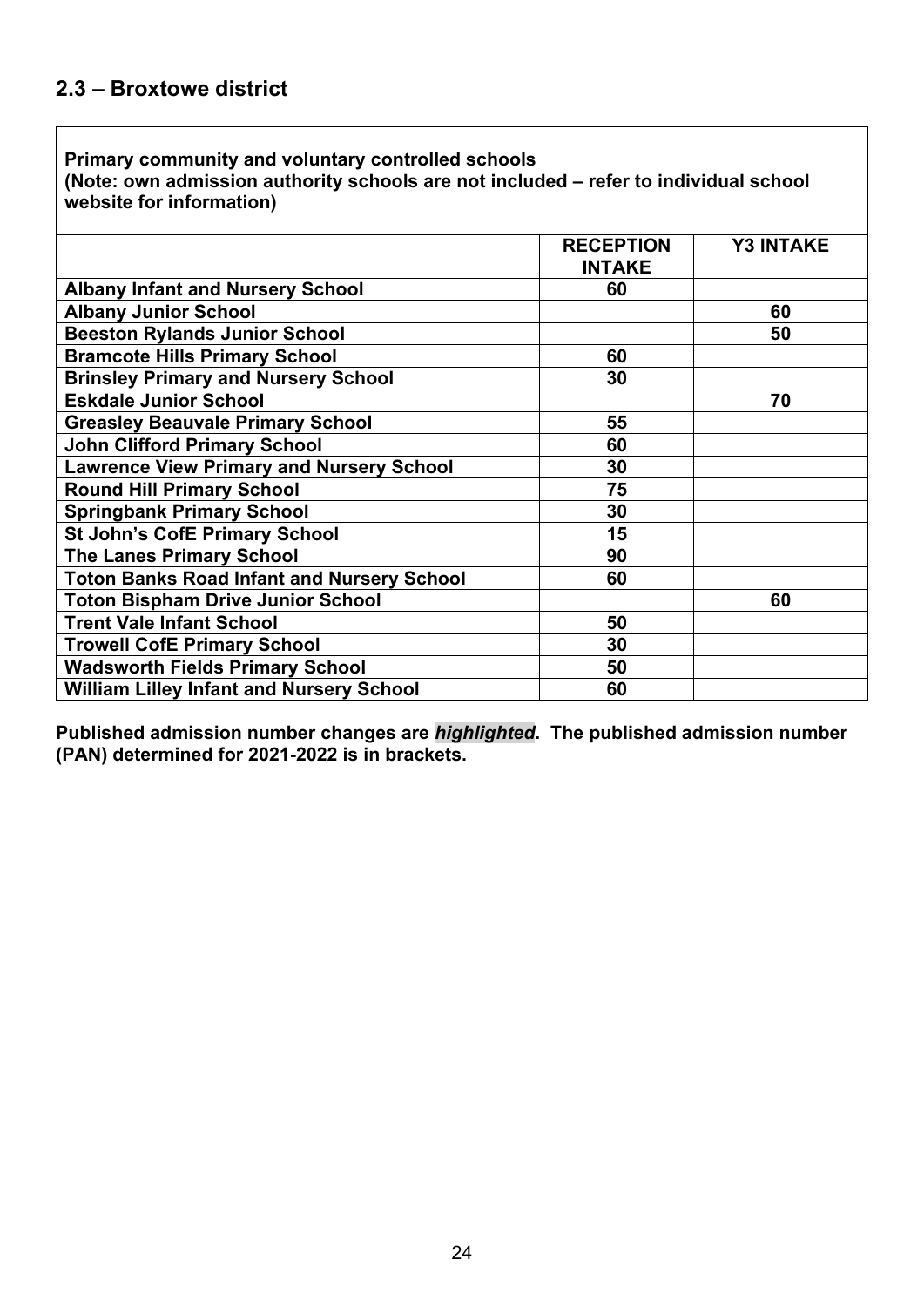**(Note: own admission authority schools are not included – refer to individual school website for information)**

|                                                    | <b>RECEPTION</b> | <b>Y3 INTAKE</b> |
|----------------------------------------------------|------------------|------------------|
|                                                    | <b>INTAKE</b>    |                  |
| <b>Abbey Gates Primary School</b>                  | 30               |                  |
| <b>All Hallows CofE Primary School</b>             | 30               |                  |
| <b>Arno Vale Junior School</b>                     |                  | 60               |
| <b>Arnold Mill Primary and Nursery School</b>      | 45               |                  |
| <b>Arnold View Primary School</b>                  | 45               |                  |
| <b>Arnold Woodthorpe Infant School</b>             | 60               |                  |
| <b>Coppice Farm Primary School</b>                 | 30               |                  |
| <b>Hawthorne Primary and Nursery School</b>        | 30               |                  |
| <b>Lambley Primary School</b>                      | 30               |                  |
| <b>Manor Park Infant and Nursery School</b>        | 60               |                  |
| <b>Mapperley Plains Primary and Nursery School</b> | 45               |                  |
| <b>Newstead Primary and Nursery School</b>         | 20               |                  |
| <b>Phoenix Infant and Nursery School</b>           | 60               |                  |
| <b>Pinewood Infant and Nursery School</b>          | 60               |                  |
| <b>Priory Junior School</b>                        |                  | 60               |
| <b>St Wilfrid's CofE Primary School</b>            | 30               |                  |
| <b>Standhill Infants' School</b>                   | 45               |                  |
| <b>Stanhope Primary and Nursery School</b>         | 60               |                  |
| <b>Westdale Infant School</b>                      | 60               |                  |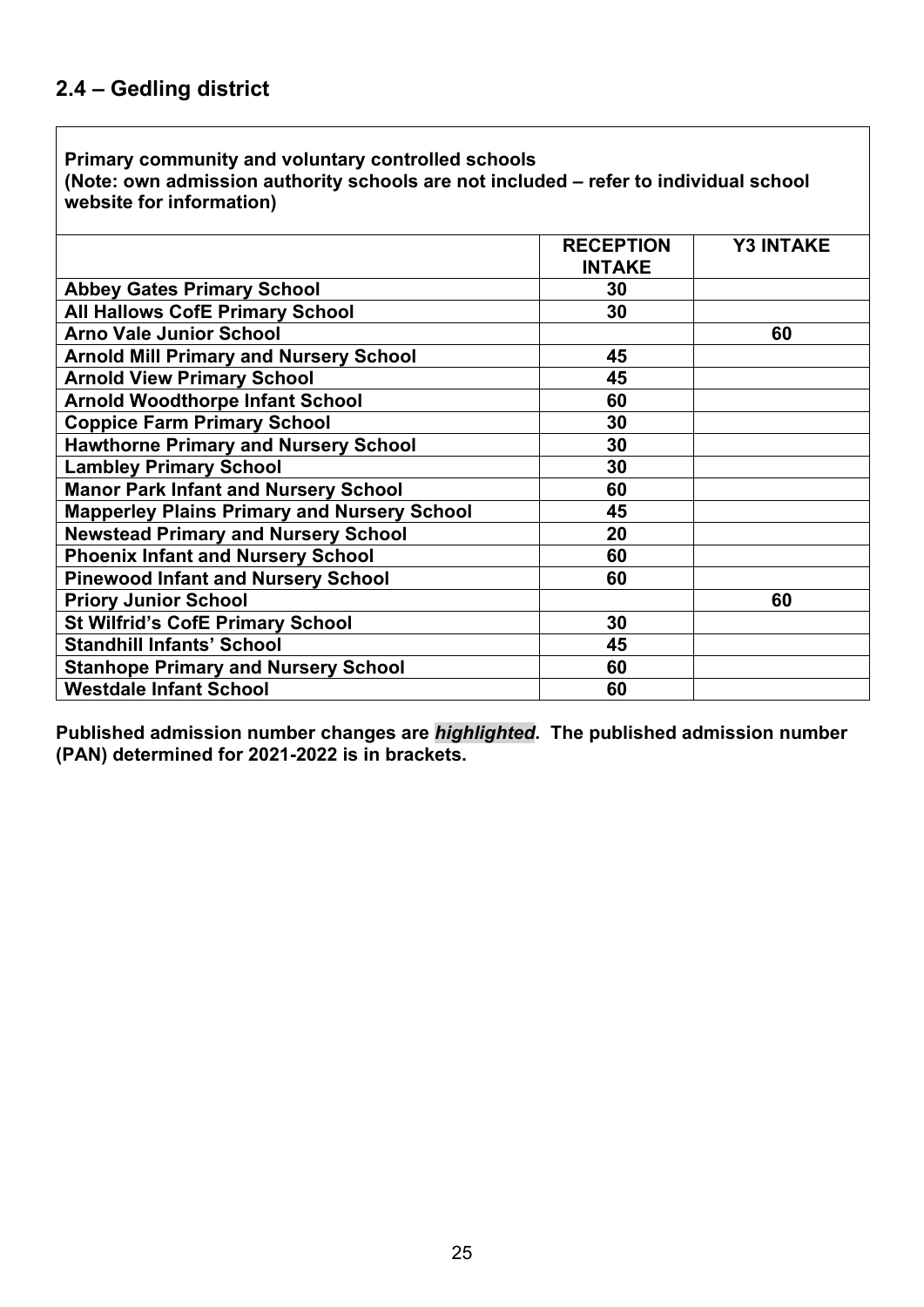**(Note: own admission authority schools are not included – refer to individual school website for information)**

|                                                       | <b>RECEPTION</b><br><b>INTAKE</b> | <b>Y3 INTAKE</b> |
|-------------------------------------------------------|-----------------------------------|------------------|
| <b>Abbey Primary School</b>                           | 60                                |                  |
| <b>Asquith Primary School</b>                         | 45                                |                  |
| <b>Berry Hill Primary School</b>                      | 60                                |                  |
| <b>Church Vale Primary School and Foundation Unit</b> | 30                                |                  |
| <b>Crescent Primary School</b>                        | 60                                |                  |
| <b>Eastlands Junior School (Welbeck Federation of</b> |                                   | 40               |
| Schools)                                              |                                   |                  |
| <b>Farmilo Primary School and Nursery</b>             | 45                                |                  |
| <b>Forest Town Primary School</b>                     | 60                                |                  |
| <b>Heatherley Primary School</b>                      | 45                                |                  |
| <b>Heathlands Primary School</b>                      | 25                                |                  |
| <b>Hetts Lane Infant and Nursery School</b>           | 60                                |                  |
| <b>High Oakham Primary School</b>                     | 60                                |                  |
| <b>Holly Primary School</b>                           | 40                                |                  |
| <b>Intake Farm Primary School</b>                     | 30                                |                  |
| <b>John T Rice Infant and Nursery School</b>          | 50                                |                  |
| <b>King Edward Primary and Nursery School</b>         | 60                                |                  |
| <b>Leas Park Junior School</b>                        |                                   | 70               |
| <b>Netherfield Infant School</b>                      | 40                                |                  |
| <b>Nettleworth Infant and Nursery School</b>          | 70                                |                  |
| <b>Newlands Junior School</b>                         |                                   | 60               |
| <b>Northfield Primary and Nursery School</b>          | 60                                |                  |
| <b>Sherwood Junior School</b>                         |                                   | 60               |
| <b>St Edmund's CofE Primary School</b>                | 30                                |                  |
| <b>Sutton Road Primary School</b>                     | 90                                |                  |
| <b>Wynndale Primary School</b>                        | 30                                |                  |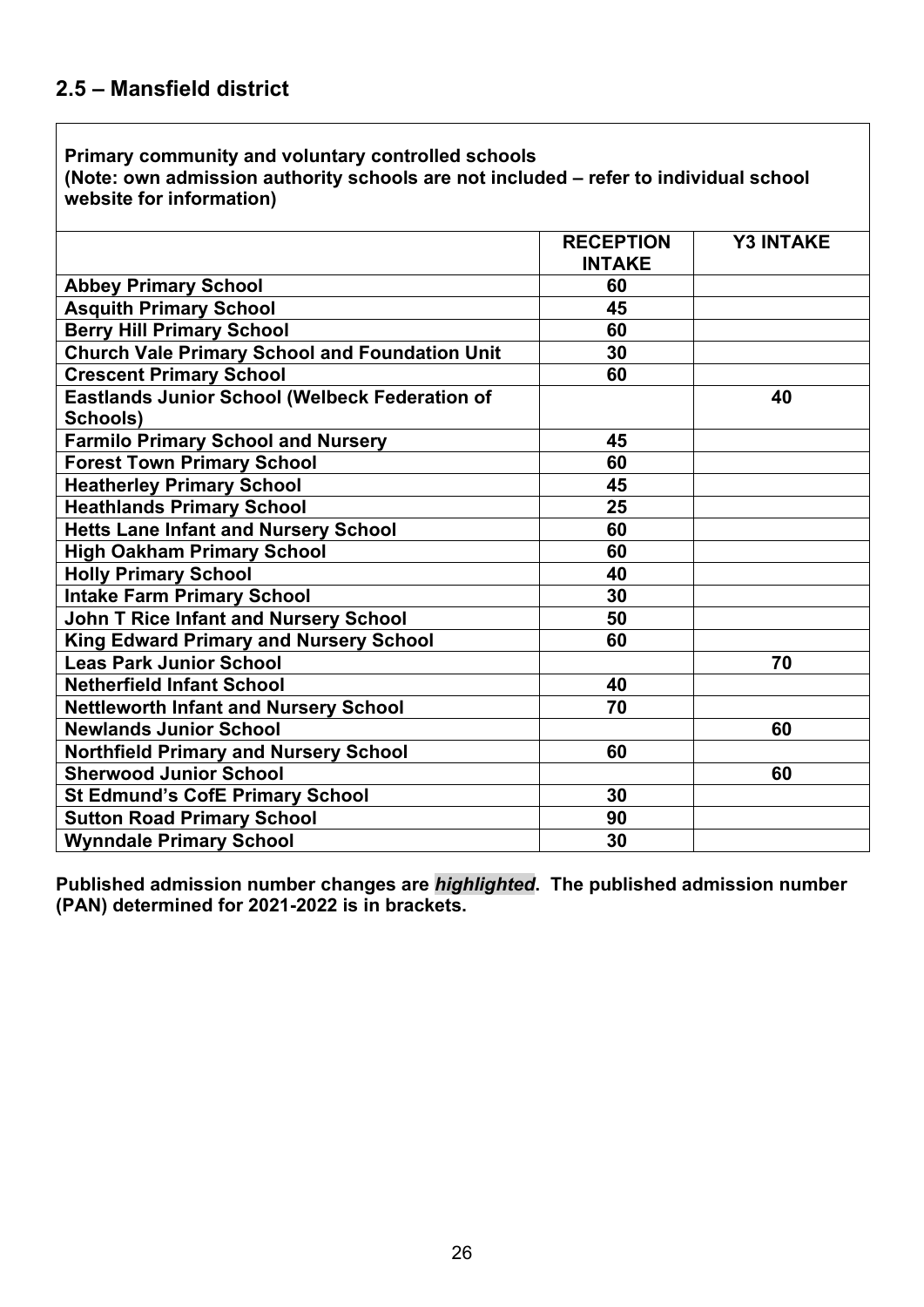**(Note: own admission authority schools are not included – refer to individual school website for information)**

|                                                   | <b>RECEPTION</b><br><b>INTAKE</b> | <b>Y3 INTAKE</b> |
|---------------------------------------------------|-----------------------------------|------------------|
| <b>Blidworth Oaks Primary School</b>              | 45                                |                  |
| <b>Caunton Dean Hole CofE Primary School</b>      | 8                                 |                  |
| <b>Chuter Ede Primary School</b>                  | 90                                |                  |
| <b>Coddington CofE Primary and Nursery School</b> | 60                                |                  |
| <b>John Blow Primary School</b>                   | 30                                |                  |
| <b>John Hunt Primary School</b>                   | 60                                |                  |
| <b>King Edwin Primary and Nursery School</b>      | 60                                |                  |
| <b>Kirklington Primary School</b>                 | 15                                |                  |
| <b>Kneesall CofE Primary School</b>               | 15                                |                  |
| <b>Lake View Primary and Nursery School</b>       | 30                                |                  |
| <b>Lovers Lane Primary and Nursery School</b>     | 30                                |                  |
| <b>Lowe's Wong Infant School</b>                  | 70                                |                  |
| Lowe's Wong Anglican Methodist Junior             |                                   | 100              |
| <b>Manners Sutton Primary School</b>              | 8                                 |                  |
| <b>Maun Infant and Nursery School</b>             | 60                                |                  |
| <b>Mount CofE Primary and Nursery School</b>      | 30                                |                  |
| <b>Muskham Primary School</b>                     | 30                                |                  |
| <b>North Clifton Primary School</b>               | 8                                 |                  |
| <b>Norwell CofE Primary School</b>                | 10                                |                  |
| <b>Queen Eleanor Primary School</b>               | 10                                |                  |
| <b>Ravenshead CofE Primary School</b>             | 60                                |                  |
| <b>Sutton-on-Trent Primary and Nursery School</b> | 20                                |                  |
| <b>Walesby CofE Primary School</b>                | 20                                |                  |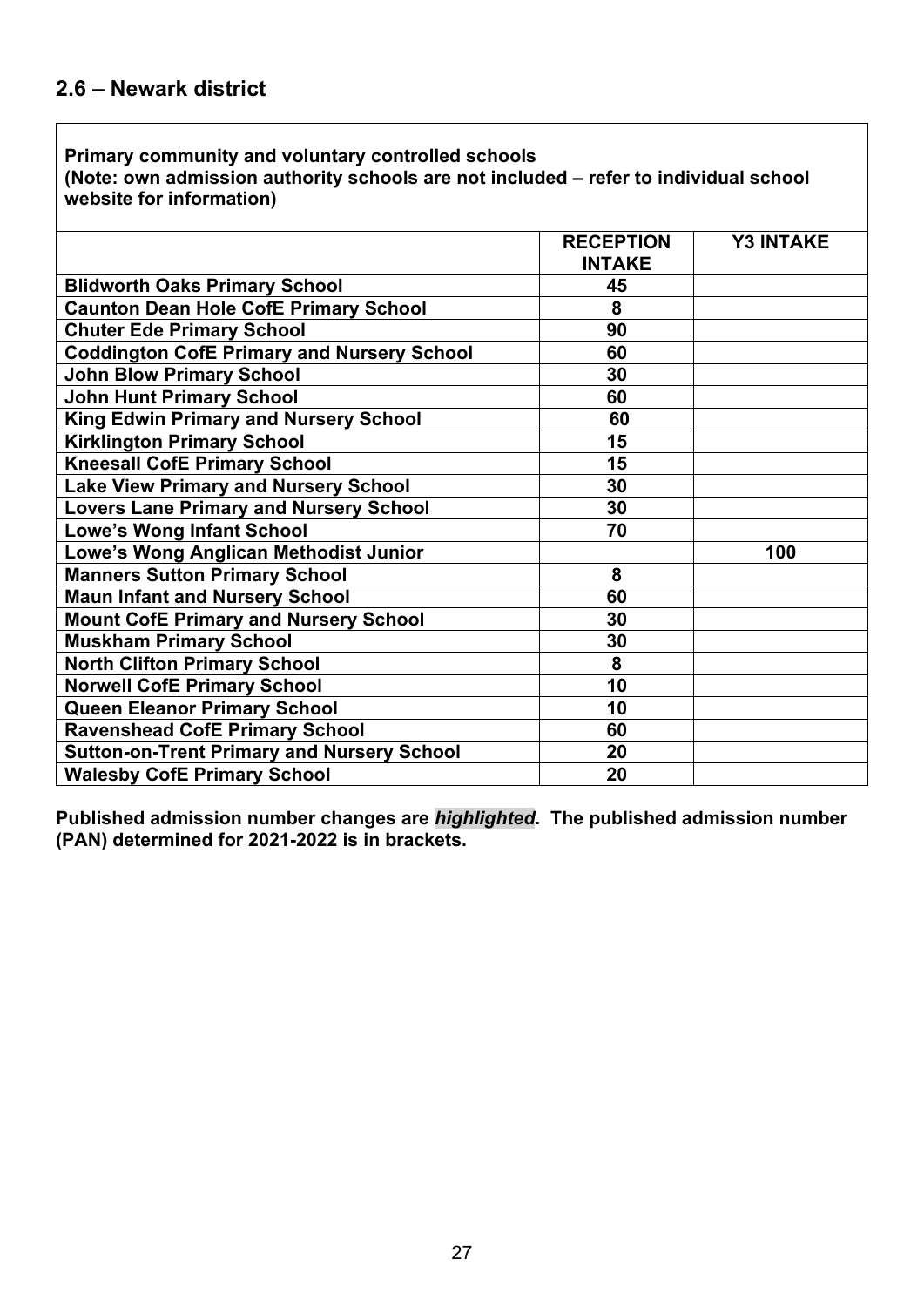**(Note: own admission authority schools are not included – refer to individual school website for information)**

|                                                | <b>RECEPTION</b> | <b>Y3 INTAKE</b> |
|------------------------------------------------|------------------|------------------|
|                                                | <b>INTAKE</b>    |                  |
| <b>Bunny CofE Primary School</b>               | 15               |                  |
| <b>Carnarvon Primary School</b>                | 70               |                  |
| <b>Costock CofE Primary School</b>             | 15               |                  |
| <b>Gotham Primary School</b>                   | 30               |                  |
| <b>James Peacock Infant and Nursery School</b> | 90               |                  |
| <b>Jesse Gray Primary School</b>               | 60               |                  |
| <b>Kinoulton Primary School</b>                | 20               |                  |
| <b>Lady Bay Primary School</b>                 | 60               |                  |
| <b>Langar CofE Primary School</b>              | 15               |                  |
| <b>Lantern Lane Primary and Nursery School</b> | 60               |                  |
| <b>Normanton-on-Soar Primary School</b>        | 15               |                  |
| <b>Orston Primary School</b>                   | 25               |                  |
| Radcliffe-on-Trent Infant and Nursery School   | 90               |                  |
| <b>Radcliffe-on-Trent Junior School</b>        |                  | 90(70)           |
| <b>St Peter's Cof E Junior School</b>          |                  | 90               |
| <b>Sutton Bonington Primary School</b>         | 30               |                  |
| <b>West Bridgford Infant School</b>            | 81               |                  |
| <b>West Bridgford Junior School</b>            |                  | 85               |
| <b>Willoughby Primary School</b>               | $\overline{7}$   |                  |
| <b>Willow Brook Primary School</b>             | 30               |                  |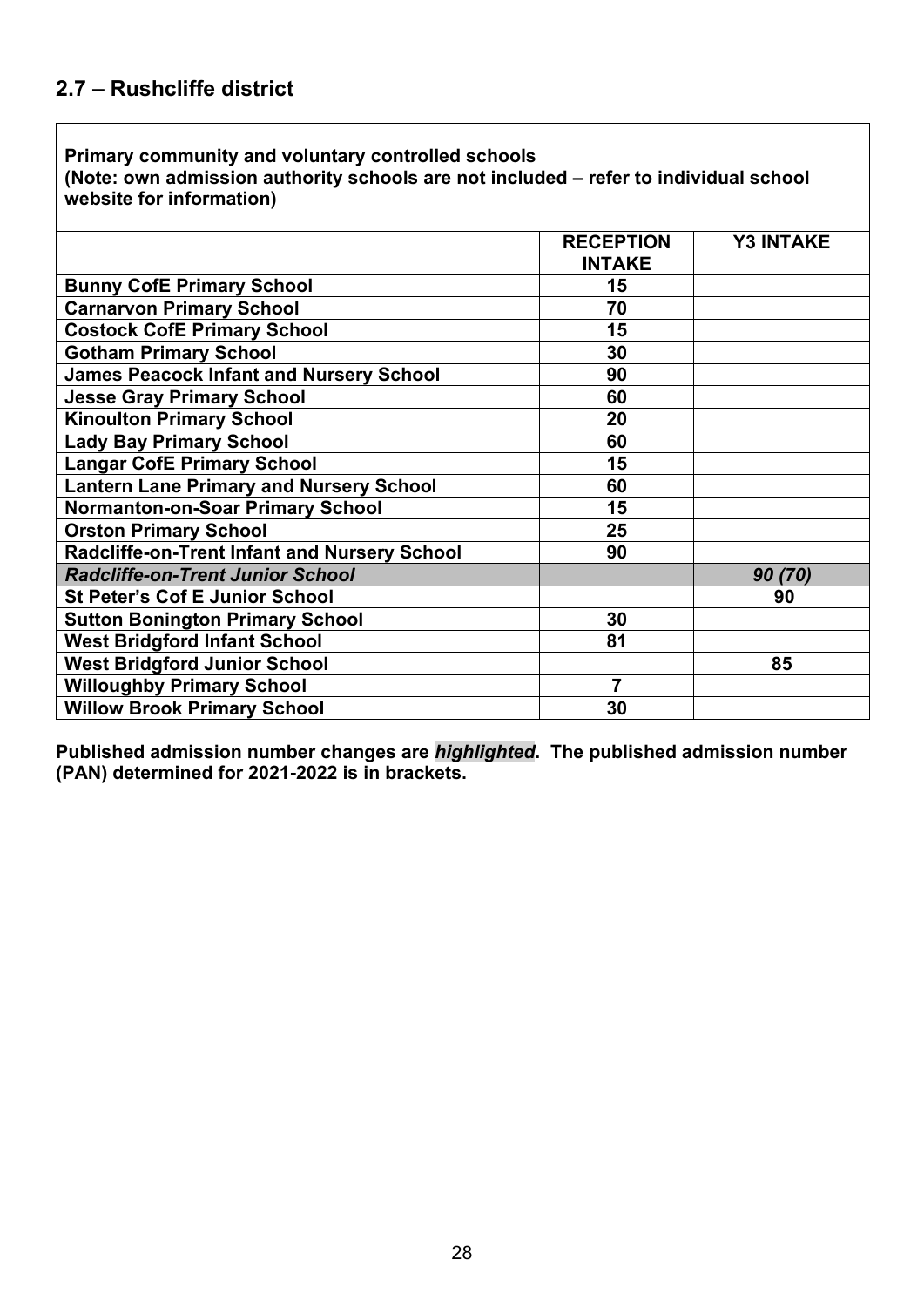# **Section 3 - qualifying scheme: how we coordinate the arrangements for the admission of pupils to primary and secondary schools in Nottinghamshire**

**The scheme is for admission at the normal time, for example starting primary school, moving to junior school, moving to secondary school or transferring to a school with an atypical age of admission.**

# **3.1 Introduction**

- a. This section outlines how Nottinghamshire County Council coordinates arrangements for admissions to all maintained schools and academies. Coordinated schemes are intended to simplify the admission process for parents whilst reducing the likelihood of any child being left without a school place. Coordination helps to ensure that, as far as is reasonably practicable, every parent of a child living in a local authority area who has applied to a maintained school or academy school is sent one, and only one, offer of a school place by the local authority where they live (the home authority).
- b. Atypical schools are those which admit children at the beginning of the key stage 4 or the preceding year (that is, year 9 or year 10). All local authorities must inform parents of pupils that they may apply in the offer year to be admitted to the relevant age group of a school with an atypical age. Nottinghamshire does not have any schools of this type but coordinates admission applications for Nottinghamshire residents wishing to apply for schools outside the area.
- c. Children do not automatically transfer to reception from early years provision or nursery and parents must apply for a school place. Similarly, children attending an infant school do not automatically transfer to the junior/primary phase of education and parents must make an application.
- d. Parents of children who live in Nottinghamshire can state up to four preferences for any maintained school or academy school, either in Nottinghamshire (home authority) or any other school in another local authority area.
- e. Where other local authority areas enable parents living in that area to submit more than four preferences, Nottinghamshire County Council will not accept more than four preferences for Nottinghamshire schools.
- f. Nottinghamshire County Council's coordinated scheme is relevant for:
	- children starting school for the first time (reception intake)
	- children transferring from infant school to junior education (Y3 intake)
	- children transferring from primary phase to secondary education (Y7 intake)
	- children applying to transfer to a school with an atypical age of admission, e.g. studio schools or university technology colleges (UTCs) (Y9/Y10 intake).

These are known as 'normal admissions rounds'.

g. In all other cases, applications for admission are known as 'in-year admissions' and these are described in section 4.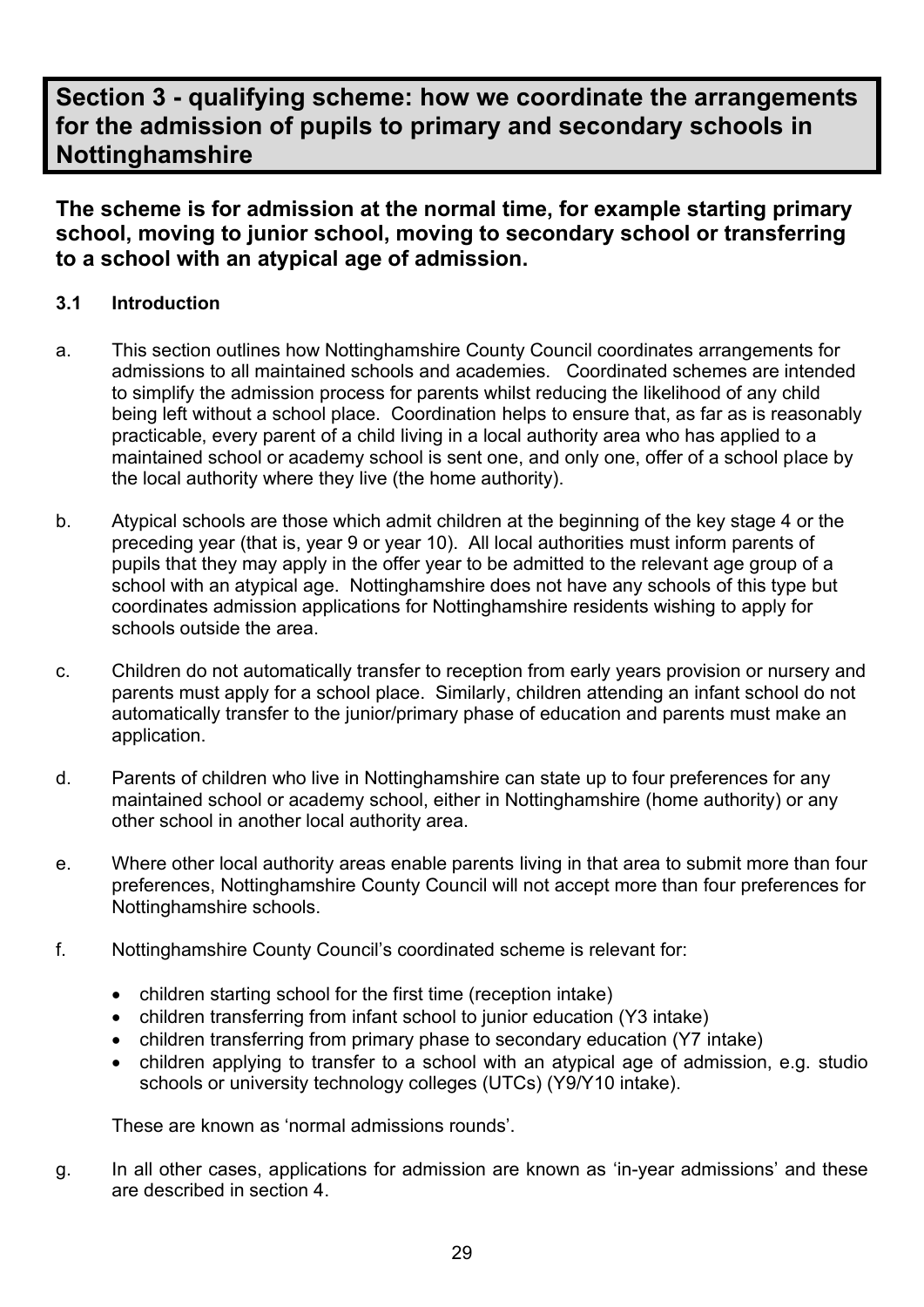- h. Nottinghamshire County Council will work with other local authorities and all other own admission authority schools. Our neighbouring local authorities are: Derbyshire, Doncaster, Leicestershire, Lincolnshire, North Lincolnshire, Nottingham City and Rotherham.
- i. Nottinghamshire residents will receive a decision about a place only from Nottinghamshire County Council.
- j. All offers of a place by Nottinghamshire County Council during the normal admissions round will be made as shown in the timetables outlined in this scheme.

# **3.2 Applying for a school place**

- a. Parents of children who live in Nottinghamshire and make an application for admission to any school must apply to Nottinghamshire County Council. Parents can apply online, by telephone or by completing a paper application form.
- b. Parents of children living in another country or posted overseas that are moving/returning to England/the UK to live within the Nottinghamshire area may submit an application. This will be considered as an intention to move/return to the area and will be coordinated alongside other applications in line with Nottinghamshire County Council's coordinated process.
- c. All other applicants must apply to their home local authority (the area where they live).
- d. Parents will be invited to state up to **four** preferences in the order they most prefer and give reasons for those preferences. Preference order will not be revealed to other admission authorities. Parents should include any additional information the admission authority may need in order to consider their preferences fully.
- e. Some academy, foundation, free, studio, trust, voluntary aided or voluntary controlled schools require additional information (see relevant admissions criteria) in order to apply their oversubscription criteria. This may include completion of a supplementary form or other written evidence, for example, from a minister to demonstrate commitment to religion.
- f. The supplementary form is not a legal application for admission to a school and parents must complete the home local authority application.
- g. Supplementary forms and additional supporting information should be returned to the relevant admission authority before the closing date.

### **3.3 How applications are processed**

- a. Nottinghamshire County Council will collate all applications and exchange information with other admission authorities.
- b. Nottinghamshire County Council will first exchange information about preferences for schools outside of Nottinghamshire with relevant local authorities.
- c. Following receipt of information from other local authorities, Nottinghamshire County Council will then send details of the preferences to other own admission authority schools within Nottinghamshire.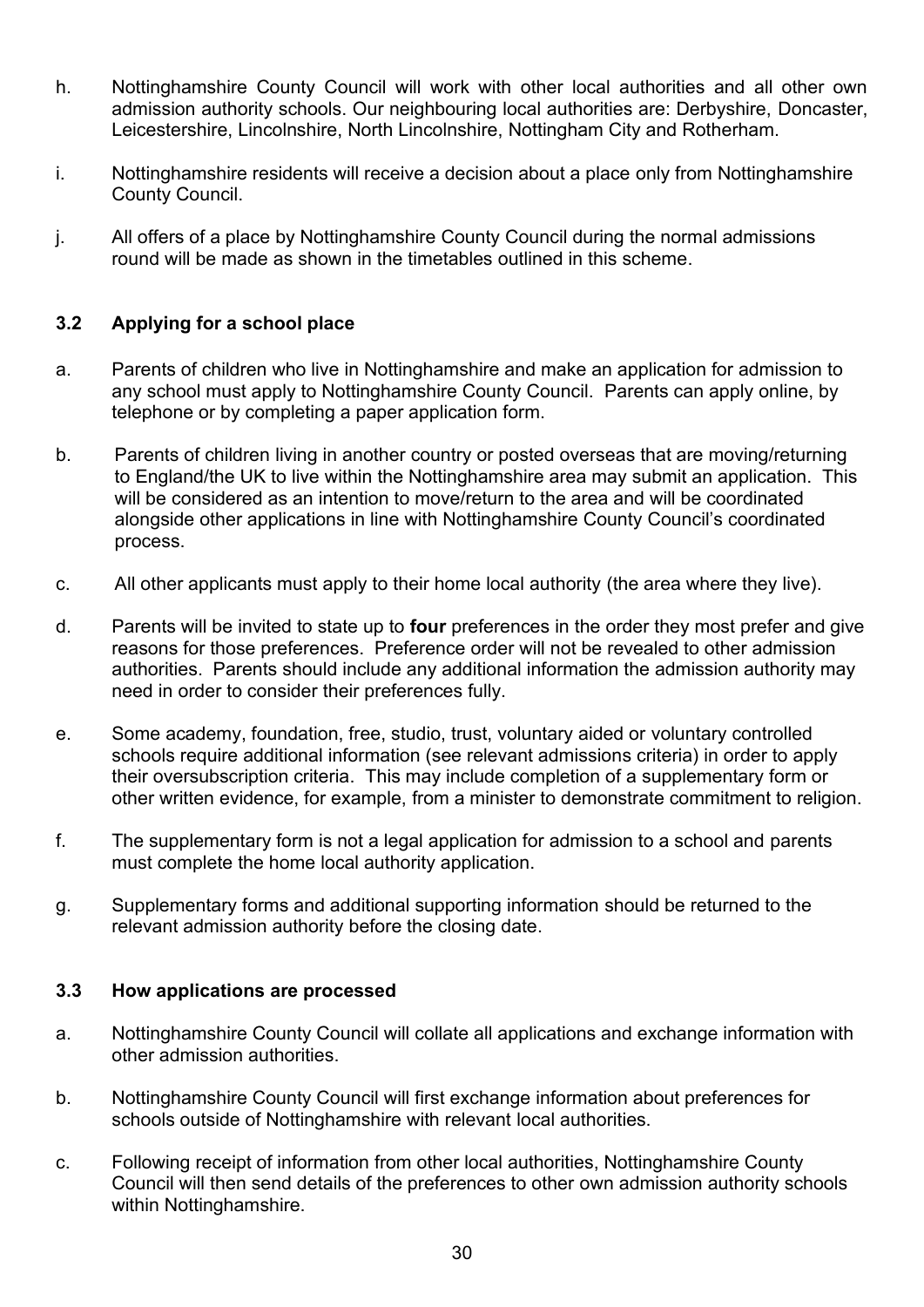- d. Each admission authority will then apply their published admission oversubscription criteria to all preferences to rank in priority order.
- e. Own admission authority schools within Nottinghamshire will return all preferences in rank order of priority.
- f. Nottinghamshire County Council will identify whether, or not, a place can be offered at a Nottinghamshire school based on the preference and the oversubscription criteria (rank order). Nottinghamshire County Council will inform other local authorities about decisions for their residents and will receive notification from other local authorities whether, or not, any places can be offered to Nottinghamshire residents.

### **3.4 Provisional offers**

- a. Following exchange of offer information with other local authorities, Nottinghamshire County Council will identify all those preferences which can be met.
- b. Where more than one place can be offered for a particular child, Nottinghamshire County Council will provisionally allocate the highest preference and any lower preferences will be withdrawn. This may create vacancies at other schools. The process of information exchange with other local authorities is repeated to ensure the highest preference possible can be allocated for each child.
- c. Nottinghamshire County Council will inform other local authorities about final decisions for their residents and will receive notification from other local authorities about final decisions for Nottinghamshire residents.

### **3.5 Final offer process**

Nottinghamshire County Council will identify an alternative offer for Nottinghamshire residents if it is not possible to meet any of their preferences.

### **3.6 Informing parents**

- a. Nottinghamshire County Council will inform all Nottinghamshire residents on offer day of the outcome of their application. Nottinghamshire residents who applied online using Nottinghamshire County Council's online application system can access their outcome on offer day and an email will be sent, unless the applicant opted to receive a letter. For parents who applied by telephone or by completing a paper application, letters will be posted second class on offer day and no outcomes can be given over the telephone. Children moving out of Nottinghamshire will receive an outcome from the new home local authority. Any parent whose child is refused a school place has the right of appeal to an independent panel for any higher preferences than the allocated place.
- b. Some admission authorities may withdraw a place where parents do not accept the offer within fourteen days. Parents are advised not to decline any offer of a school place until an alternative allocation has been made. For Nottinghamshire residents, Nottinghamshire County Council will not process rejections of school places unless a school place has been secured at an alternative school.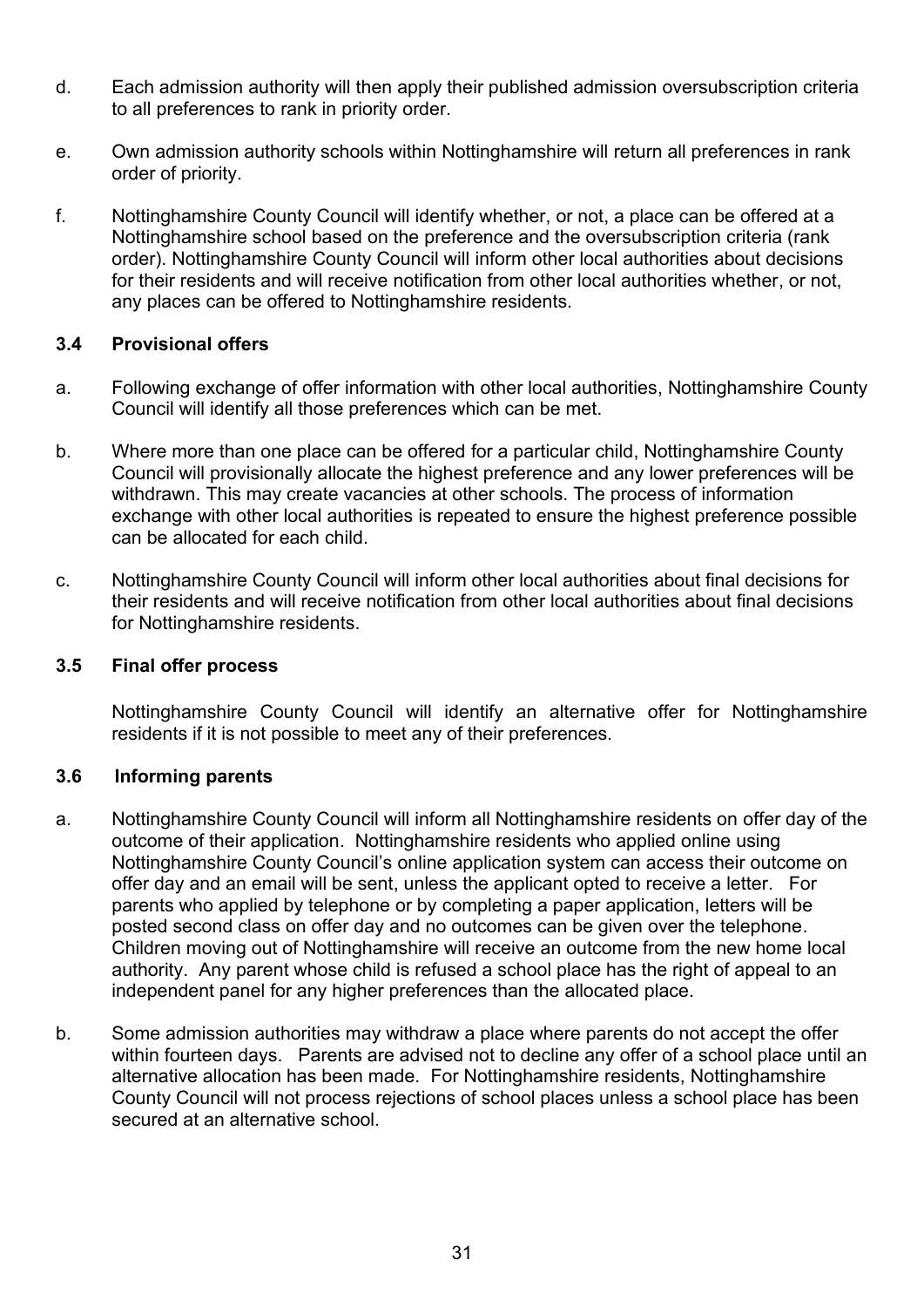# **3.7 Waiting lists**

- a. **During a normal admissions round** where an application has been refused and the number of applications received is greater than the number of places available, waiting lists will be maintained from offer day.
- b. Children's names are only placed on a waiting list for any school that the parent has ranked higher than the school that has been allocated. If a place is subsequently allocated the child's name will be removed from the waiting list for any lower preferences.
- c. Priority on the waiting list will be decided by reference to the admission oversubscription criteria and not by the date an application was received.
- d. All admission authorities must maintain a waiting list until at least 31 December, as required by the School Admissions Code 2014. For all community and voluntary controlled schools within Nottinghamshire, waiting lists are maintained until 31 May. Being on a waiting list does not mean that a place will eventually become available.

## **3.8 Late applications – normal admissions rounds only**

- a. Applications received from parents after the closing date may be considered by Nottinghamshire County Council as on time, with the agreement of the relevant admission authority and only in the following circumstances:
	- relocation into the area of Nottinghamshire County Council from another local authority area
	- relocation within Nottinghamshire
	- exceptional reasons for missing the closing date, for example, family bereavement, hospitalisation or family trauma.

Information outlining why the application was late, together with evidence of relocation, must be provided by:

- **29 November 2021** for children transferring from primary phase to secondary education and atypical schools
- **8 February 2022** for children starting school for the first time and for children transferring from infant school to junior education.
- b. Late applications and changes to preference order received after the dates outlined above but before **31 August 2022** will be considered after national offer day. This will be after all on time applications have been processed and decisions have been sent to parents. A maximum of 4 preferences can be processed as late on an application at any one time and parents must wait for the outcome for these preferences before making further changes.

Any applications received after **1 September 2022** will be processed as in-year applications (see section 4).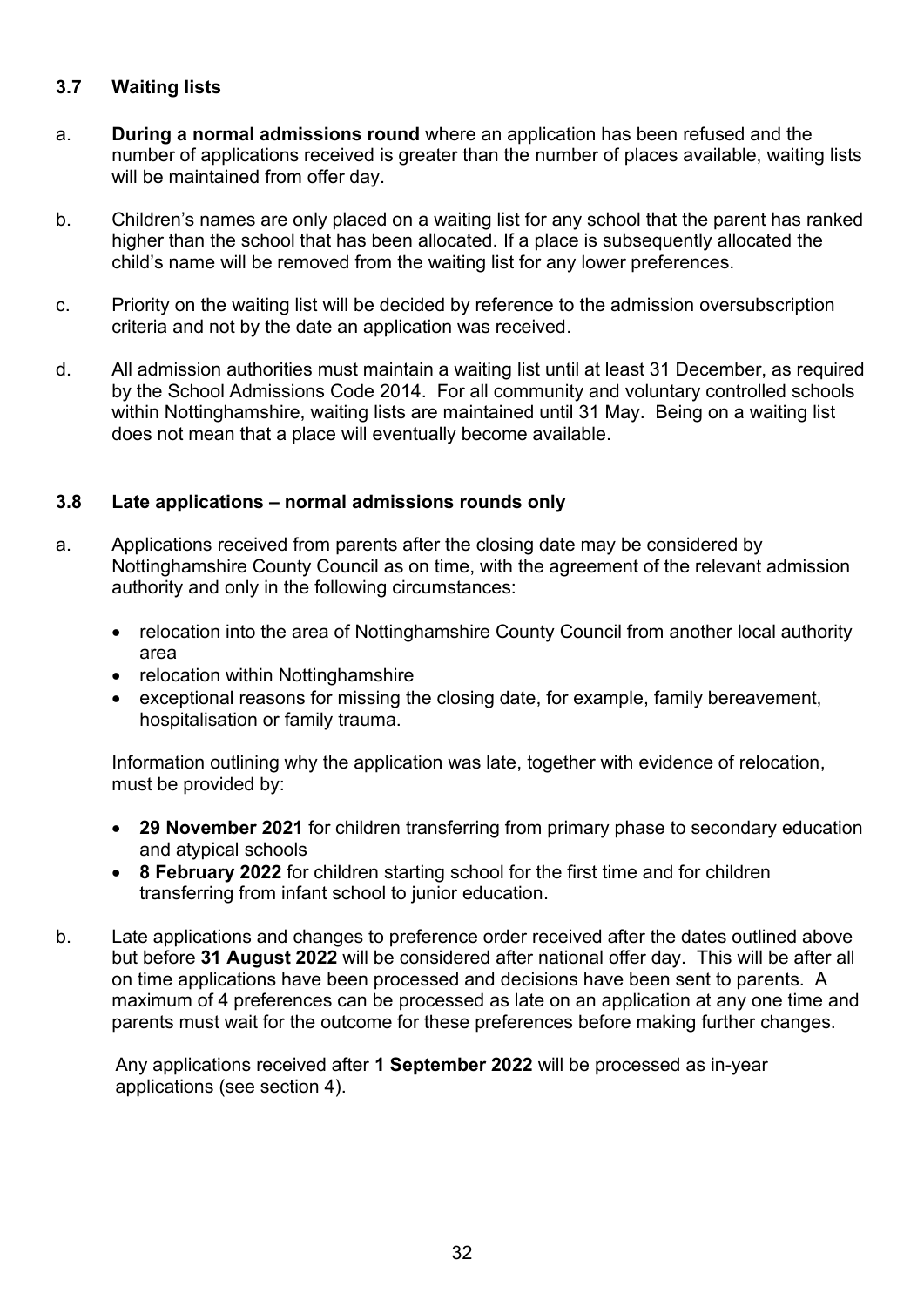# **3.9 Applications not received – normal admission rounds only**

For known children living in Nottinghamshire **on 31 August 2022** where no application has been received and educational provision elsewhere has not been confirmed for children:

- transferring from infant school to junior education
- transferring from primary phase to secondary education

Nottinghamshire County Council will identify the closest Nottinghamshire school to the child's home address with an available place and send an offer of a school place.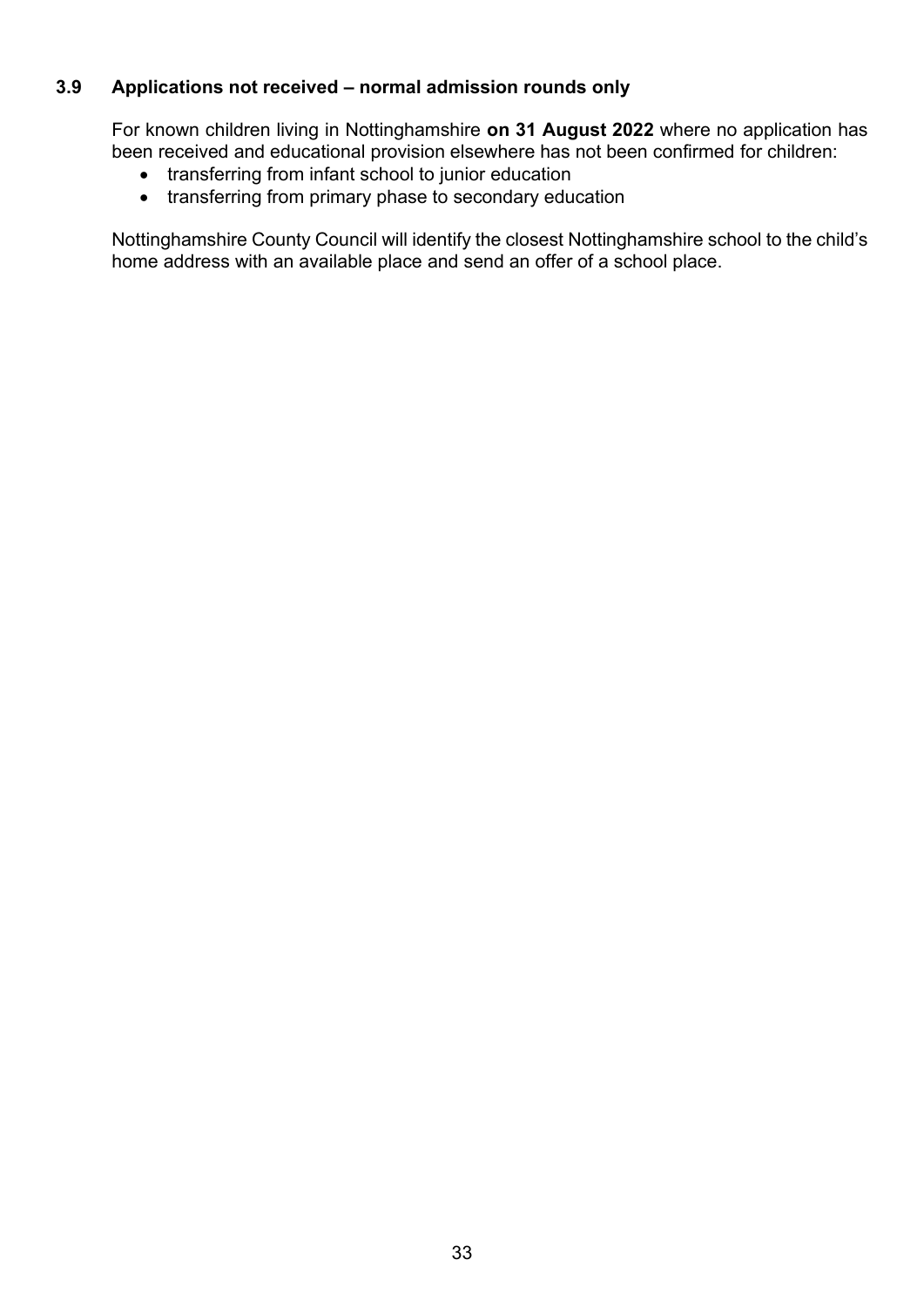# **3.10 PRIMARY COORDINATED SCHEME 2022-2023**

**This scheme is relevant for children who will be starting primary school for the first time (reception) or transferring from infant (year 2) to junior/primary school (year 3).**

| Timetable for coordinated admission arrangements |                                                                      |                                                                                                                                                                                                                                                                                             |
|--------------------------------------------------|----------------------------------------------------------------------|---------------------------------------------------------------------------------------------------------------------------------------------------------------------------------------------------------------------------------------------------------------------------------------------|
| <b>Stage</b>                                     | <b>Dates</b>                                                         | <b>Action</b>                                                                                                                                                                                                                                                                               |
| 1                                                | From Monday 8 November<br>2021                                       | Information about applying for a school place available to parents                                                                                                                                                                                                                          |
| $\overline{2}$                                   | Saturday 15 January 2022                                             | Closing date for applications and any supplementary or supporting<br>information, including any special circumstances                                                                                                                                                                       |
| $\mathbf{3}$                                     | Monday 31 January 2022                                               | <b>Exchange of application information</b> between Nottinghamshire County<br>Council and other local authorities for schools in their area                                                                                                                                                  |
| $\overline{\mathbf{4}}$                          | <b>Tuesday 8 February 2022</b>                                       | Last date for exceptional late applications and changes to preference<br>to be received by Nottinghamshire County Council in order for a<br>decision to be made whether the application can be considered as on<br>time. Proof of address to be received where relevant.                    |
| 5                                                | <b>By Wednesday 9 February</b><br>2022                               | Nottinghamshire County Council sends application information to own<br>admission authority schools within Nottinghamshire                                                                                                                                                                   |
| 6                                                | By Monday 14 March 2022<br>by 12 noon                                | Own admission authority schools return all preferences in rank order of<br>priority to Nottinghamshire County Council                                                                                                                                                                       |
| $\overline{7}$                                   | <b>Between Wednesday 16</b><br>March 2022 and Friday 1<br>April 2022 | Nottinghamshire County Council makes provisional decisions taking into<br>account the ranking of preferences and informs other local authorities of<br>these provisional decisions                                                                                                          |
| 8                                                | By Wednesday 6 April 2022                                            | Nottinghamshire County Council informs other local authorities of final<br>allocations                                                                                                                                                                                                      |
| 9                                                | By Friday 8 April 2022                                               | Nottinghamshire County Council identifies any Nottinghamshire resident<br>requiring an alternative offer (applicants who applied on time where none of<br>their preferences could be met)                                                                                                   |
| 10                                               | Thursday 14 April 2022                                               | Nottinghamshire County Council informs all Nottinghamshire schools of<br>final allocations                                                                                                                                                                                                  |
| 11                                               | Tuesday 19 April 2022                                                | Offers communicated to Nottinghamshire parents including offers on<br>behalf of own admission authority schools and schools within other local<br>authorities. Emails sent to Nottinghamshire parents who applied online and<br>opted to receive an email. Letters are posted second class. |
| 12                                               | <b>Appeals</b>                                                       | Primary appeals will begin from May 2022 onwards                                                                                                                                                                                                                                            |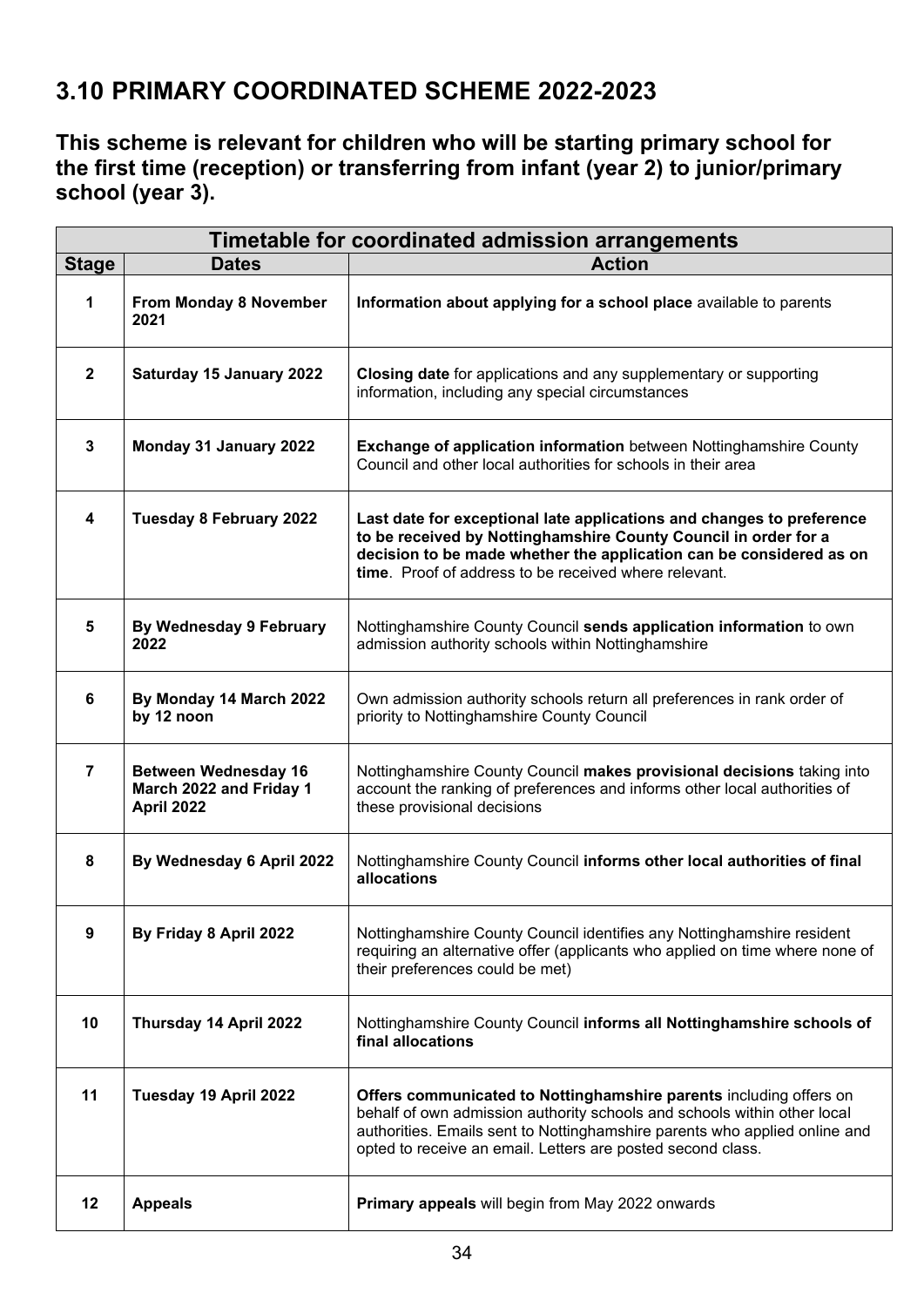# **3.11 SECONDARY COORDINATED SCHEME 2022-2023**

**This scheme is relevant for children transferring from primary school (year 6) to secondary school (year 7) or children transferring to an atypical school in year 9 or year 10.**

| Timetable for coordinated admission arrangements |                                                                                       |                                                                                                                                                                                                                                                                                             |
|--------------------------------------------------|---------------------------------------------------------------------------------------|---------------------------------------------------------------------------------------------------------------------------------------------------------------------------------------------------------------------------------------------------------------------------------------------|
| <b>Stage</b>                                     | <b>Dates</b>                                                                          | <b>Action</b>                                                                                                                                                                                                                                                                               |
| 1                                                | <b>From Monday 9</b><br>August 2021                                                   | Information about applying for a school place available to parents                                                                                                                                                                                                                          |
| 2                                                | <b>Sunday 31 October</b><br>2021                                                      | Closing date for applications and any supplementary or supporting information,<br>including any special circumstances                                                                                                                                                                       |
| 3                                                | By Wednesday 10<br>November 2021                                                      | <b>Exchange of application information</b> between Nottinghamshire County Council and<br>other local authorities for schools in their area                                                                                                                                                  |
| 4                                                | <b>Monday 29 November</b><br>2021                                                     | Last date for exceptional late applications and changes to preference to be<br>received by Nottinghamshire County Council in order for a decision to be made<br>whether the application can be considered as on time. Proof of address to be<br>received where relevant.                    |
| 5                                                | By Wednesday 1<br>December 2021                                                       | Nottinghamshire County Council sends application information to own admission<br>authority schools within Nottinghamshire                                                                                                                                                                   |
| 6                                                | By Friday 21 January<br>2022 by 12 noon                                               | Own admission authority schools return all preferences in rank order of priority to<br>Nottinghamshire County Council                                                                                                                                                                       |
| 7                                                | <b>Between Tuesday 25</b><br>January 2022 and<br><b>Wednesday 16</b><br>February 2022 | Nottinghamshire County Council makes provisional decisions taking into account the<br>ranking of preferences and informs other local authorities of these provisional decisions                                                                                                             |
| 8                                                | By Friday 18 February<br>2022                                                         | Nottinghamshire County Council informs other local authorities of final allocations                                                                                                                                                                                                         |
| 9                                                | By Monday 21<br>February 2022                                                         | Nottinghamshire County Council identifies any Nottinghamshire resident requiring an<br>alternative offer (applicants who applied on time where none of their preferences could<br>be met)                                                                                                   |
| 10                                               | <b>Monday 28 February</b><br>2022                                                     | Nottinghamshire County Council informs all Nottinghamshire schools of final<br>allocations                                                                                                                                                                                                  |
| 11                                               | <b>Tuesday 1 March</b><br>2022                                                        | Offers communicated to Nottinghamshire parents including offers on behalf of own<br>admission authority schools and schools within other local authorities. Emails sent to<br>Nottinghamshire parents who applied online and opted to receive an email. Letters are<br>posted second class. |
| 12                                               | <b>Appeals</b>                                                                        | Secondary appeals will begin from April 2022 onwards                                                                                                                                                                                                                                        |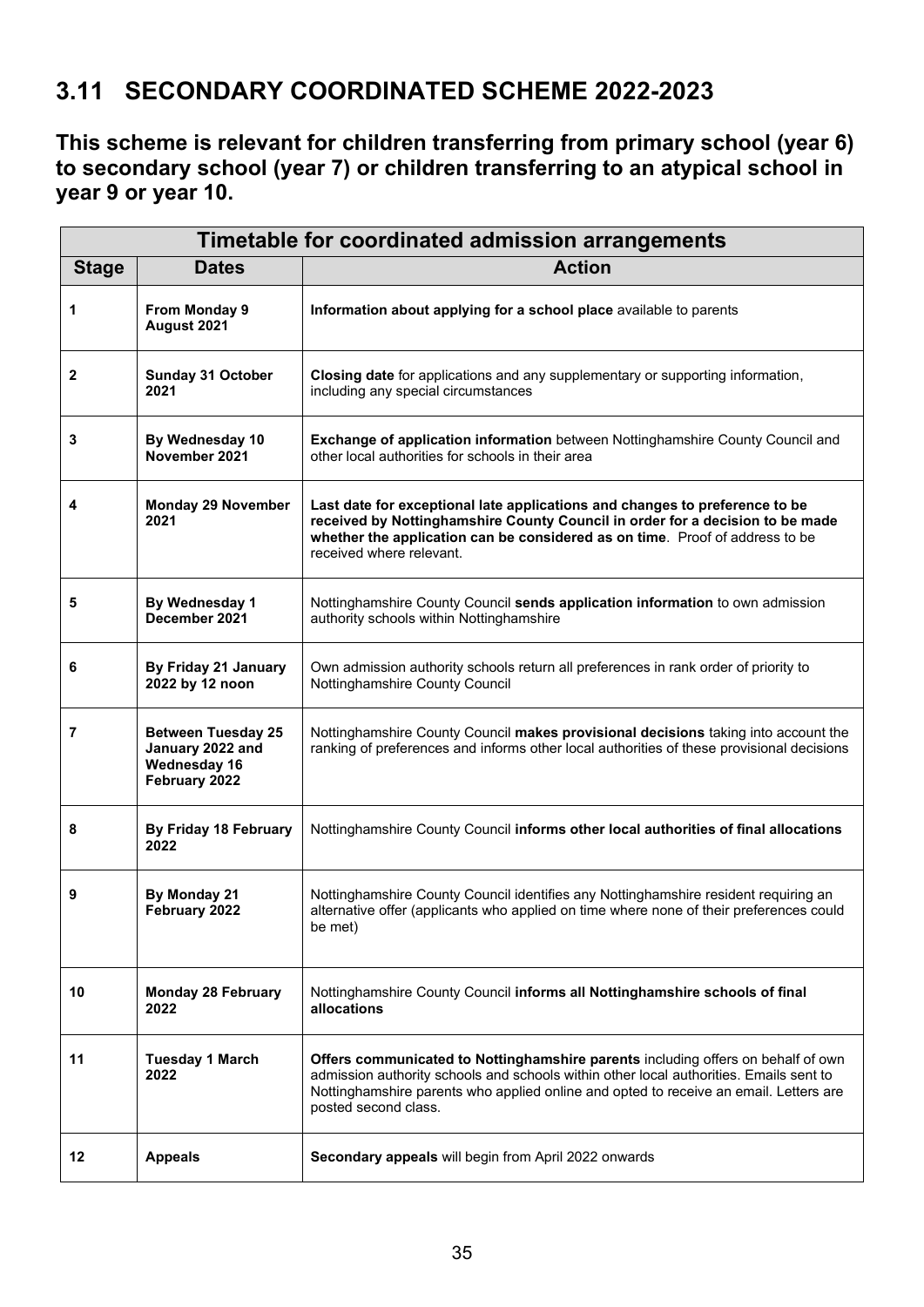# **Section 4 – how in-year applications are processed**

# **Nottinghamshire County Council has an in-year coordinated scheme for all community and voluntary controlled schools. Some own admission authorities have also joined this scheme.**

Applications for in-year admissions will be considered in relation to the PAN which applied when the year group was first admitted to the school, also considering infant class size restrictions. Generally, and unless a variation is agreed with the County Council, if places are available within the year group, the child will normally be admitted to the school.

## **4.1 Introduction**

### a. **What is an in-year application?**

An in-year application is for children requiring a school place during the school year, rather than at the usual transfer time to school (for example, starting primary school, moving to junior school, moving to secondary school or transferring to an atypical school).

The majority of in-year applications for school places in Nottinghamshire will be dealt with through normal in-year arrangements. However, some children in vulnerable groups may find it difficult to secure a school place. In these cases, applications may be referred to the Lead Officer for Fair Access under the Fair Access Protocol, available at [www.nottinghamshire.gov.uk](http://www.nottinghamshire.gov.uk/)

#### b. **Fair Access Protocol**

Nottinghamshire County Council's Fair Access Protocol (FAP) works in partnership with schools, parents and carers to ensure that children in vulnerable circumstances, including those at risk of exclusion, or those excluded from school, are allocated a school place as quickly as possible. Referral to fair access is made when a parent of an eligible child has not secured a school place under in-year admission procedures.

### **4.2 Nottinghamshire's arrangements for in-year applications to Nottinghamshire schools**

- a. Nottinghamshire County Council has a well-established in-year scheme for applications for admission to Nottinghamshire community and voluntary controlled schools and some own admission authorities (OAA) have chosen to join this scheme. Details of the schools that have joined this scheme are available on the public website [www.nottinghamshire.gov.uk](http://www.nottinghamshire.gov.uk/)
- b. Applications for Nottinghamshire community and voluntary controlled schools as listed in Section 2 of this document, and schools that have joined the scheme, must be made to Nottinghamshire County Council.
- c. OAAs are able to manage their own applications directly without parents having to apply through a local authority. The School Admissions Code 2014 requires that OAAs must, on receipt of an in-year application, notify the local authority of both the application and its outcome, so that figures on the availability of places in the area can be kept up to date. The admission authority must also inform parents of their right to appeal against the refusal of a place.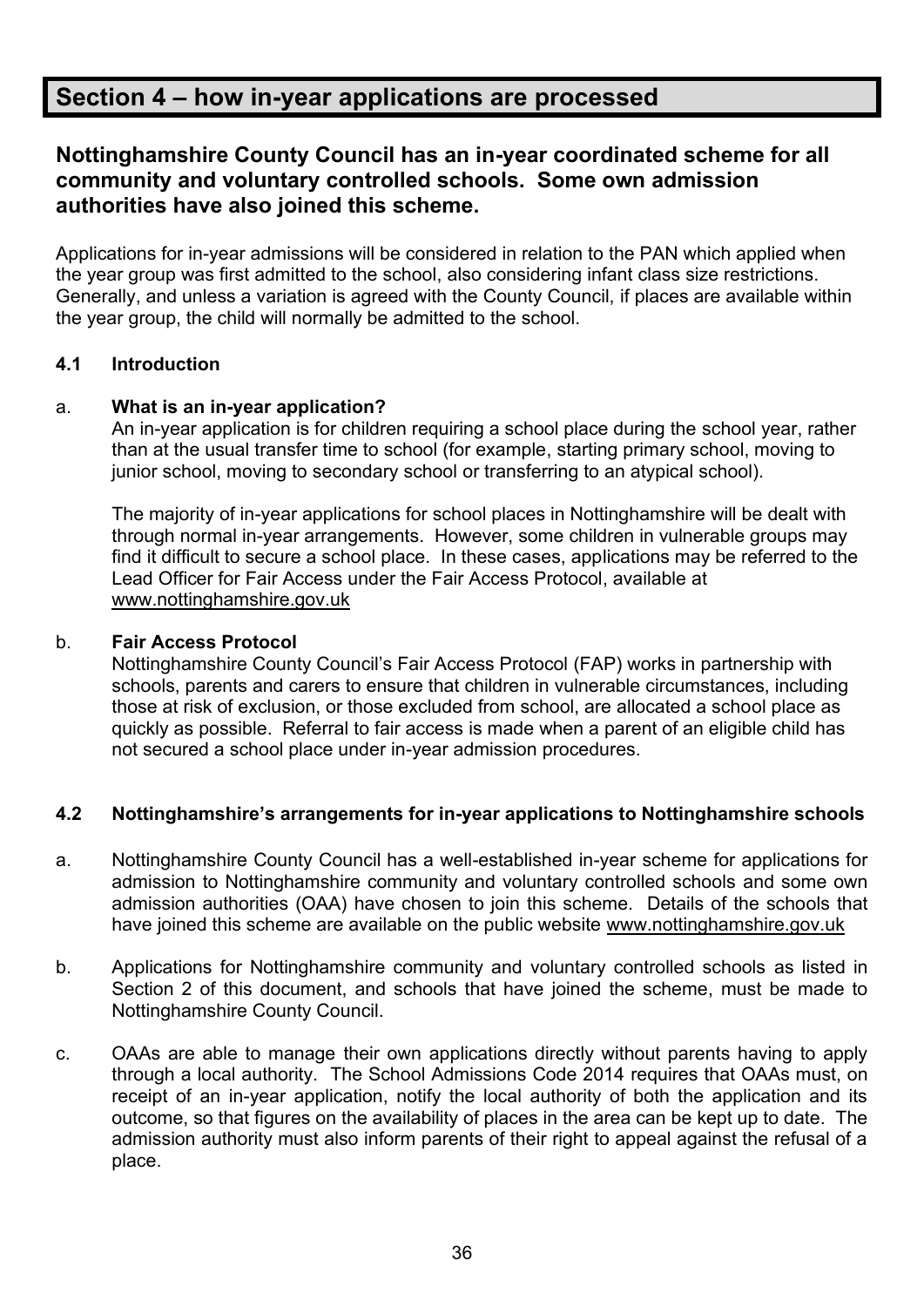- d. For schools outside of Nottinghamshire, parents should contact the relevant local authority. Contact details for neighbouring local authorities can be found in the *Admissions to schools: Guide for parents* available at [www.nottinghamshire.gov.uk](http://www.nottinghamshire.gov.uk/)
- e. Nottinghamshire County Council ensures that the processes for admitting children who have been allocated under in-year arrangements or through the Fair Access Protocol do not lead to unreasonable delay, particularly where a child is otherwise without a place.
- f. The governing body of a community or voluntary controlled school has no power to refuse to admit a child whose admission has been agreed by the local authority.
- g. Admission authorities cannot refuse to admit a child with challenging behaviour where places are available. Governing bodies can refer applications to the local authority for consideration under the provisions of the Fair Access Protocol. Schools should not request information about a child's history of behaviour unless an application meets fair access protocol requirements.
- h. Nottinghamshire County Council may also share information with neighbouring authorities about applicants who live in that local authority area and who apply for a place in one of the schools participating in the scheme. Our neighbouring authorities are Derbyshire, Doncaster, Leicestershire, Lincolnshire, North Lincolnshire, Nottingham City and Rotherham.

### **4.3 Applying for a place in a Nottinghamshire school**

- a. Parents can make applications up to six weeks, or during the preceding school half term, before the date when they would like their child to start at the preferred school. School places cannot be reserved, and places are allocated in line with this scheme.
- b. Parents can state up to four preferences on an application for any of the schools participating in the scheme. We recommend that parents use all four preferences, listing them in order starting with the one they would most like their child to attend. Nottinghamshire County Council will not reveal the order of preferences to schools. Applications can be made online, by telephone or by completing an application form. A maximum of 4 preferences can be processed at any one time and parents must wait for the outcome for these preferences before making further changes.
- c. Parents applying for academy, foundation, free, studio, trust, voluntary aided or voluntary controlled schools should check whether any additional supporting information is required. This may be written evidence from a minister to demonstrate commitment to religion. This information enables the admission authority to apply admission oversubscription criteria correctly.
- d. Details of oversubscription criteria for Nottinghamshire schools are available on our website [www.nottinghamshire.gov.uk](http://www.nottinghamshire.gov.uk/)
- e. Applying for a place in year 10 or year 11 Performance and level of achievement/attainment are adversely affected each time a child experiences a transfer to a new school. Avoidable and unnecessary changes should be carefully considered, and parents need to be aware of the consequence of moving schools in key groups such as year 10 and year 11.

It may be difficult to find schools that can offer the same courses as the previous school. However, schools are not able to refuse to admit children because they followed a different curriculum at their previous school.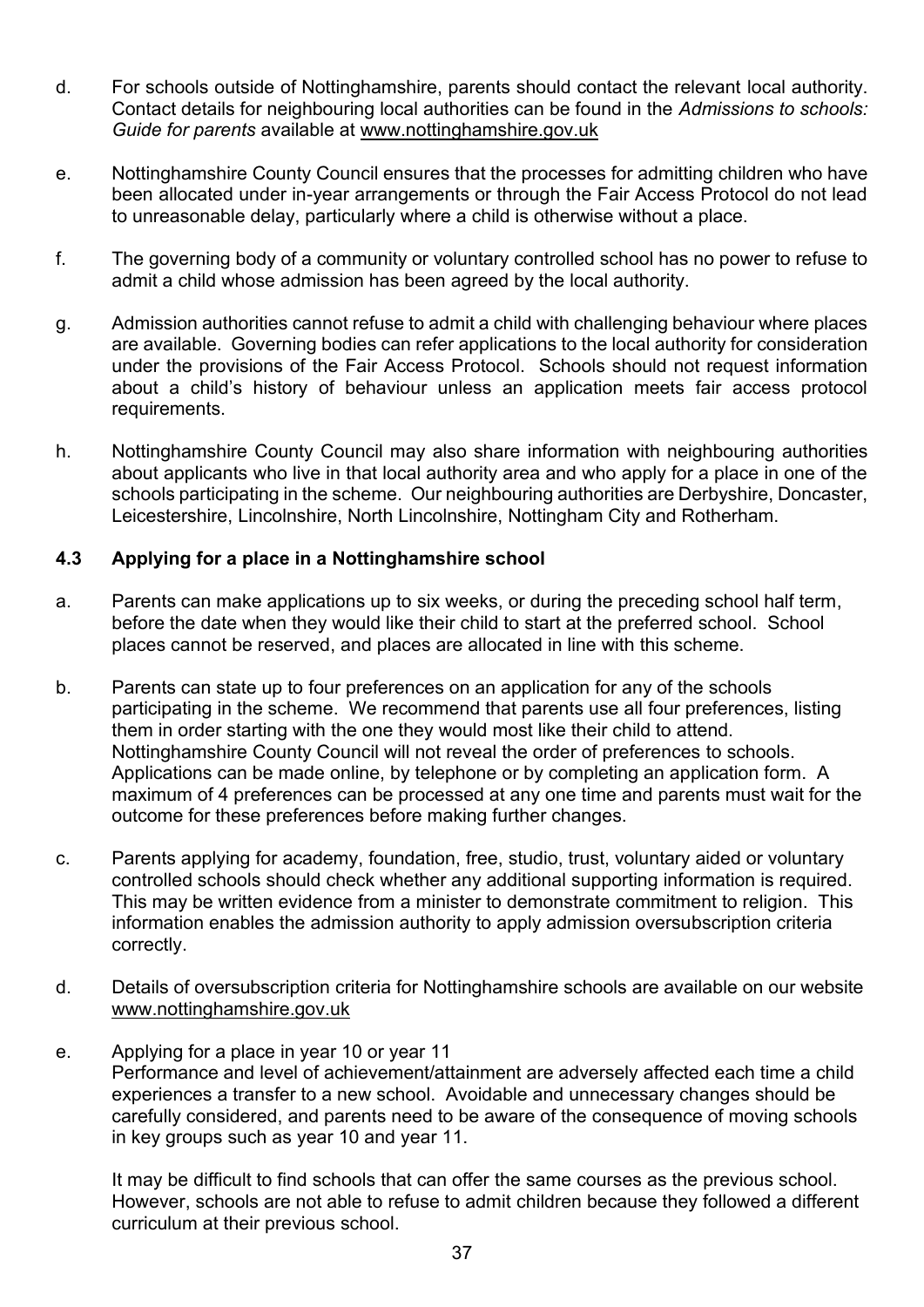## **4.4 Timeline for in-year applications**

a. Applications for school places are considered without delay to ensure that every child of school age is allocated a school place.

| <b>Timeline</b><br>(working days) | <b>Nottinghamshire County Council's in-year scheme</b>                                                                                                                                                                                                              |
|-----------------------------------|---------------------------------------------------------------------------------------------------------------------------------------------------------------------------------------------------------------------------------------------------------------------|
| Day $0-5$                         | There are weekly admission rounds with a cut-off point of 5pm on<br>Wednesdays. Any application received after 5pm will be included in the<br>following week's admission round. Details of applications will be sent to OAA<br>schools participating in the scheme. |
| Day $0 - 10$                      | OAAs are requested to notify the County Council of their decision.                                                                                                                                                                                                  |
| Day 10                            | For parents who have applied online, notification of the outcome of their<br>preferences will be made available online.                                                                                                                                             |
|                                   | For all other applications, notification of the outcome of the application will be<br>sent second class post.                                                                                                                                                       |
| Day 11                            | If a place cannot be identified or there is a delay in getting a response, the<br>application will be referred to fair access.                                                                                                                                      |

- b. Admissions will normally be agreed up to the published admission number which applied for the normal year of intake. If there are more applications than places available, the oversubscription criteria will be used to determine which places will be offered. If an application is refused at any school which is listed higher than the one offered, parents are given the right to appeal.
- c. Nottinghamshire County Council will then identify all those preferences that can be met. When a place can be offered at more than one of the schools listed on an application, the County Council will write to offer a place at the highest preferred school where a place is available.
- d. Nottinghamshire County Council will communicate the decision:
	- for parents who have applied online, notification of the outcome of their preferences will be made available online
	- for all other applications, notification of the outcome of the application will be sent by email if an email address has been provided or by second class post.
- e. Some admission authorities may withdraw a place where parents do not accept the offer within fourteen days. Parents are advised not to decline any offer of a school place until an alternative allocation has been made.